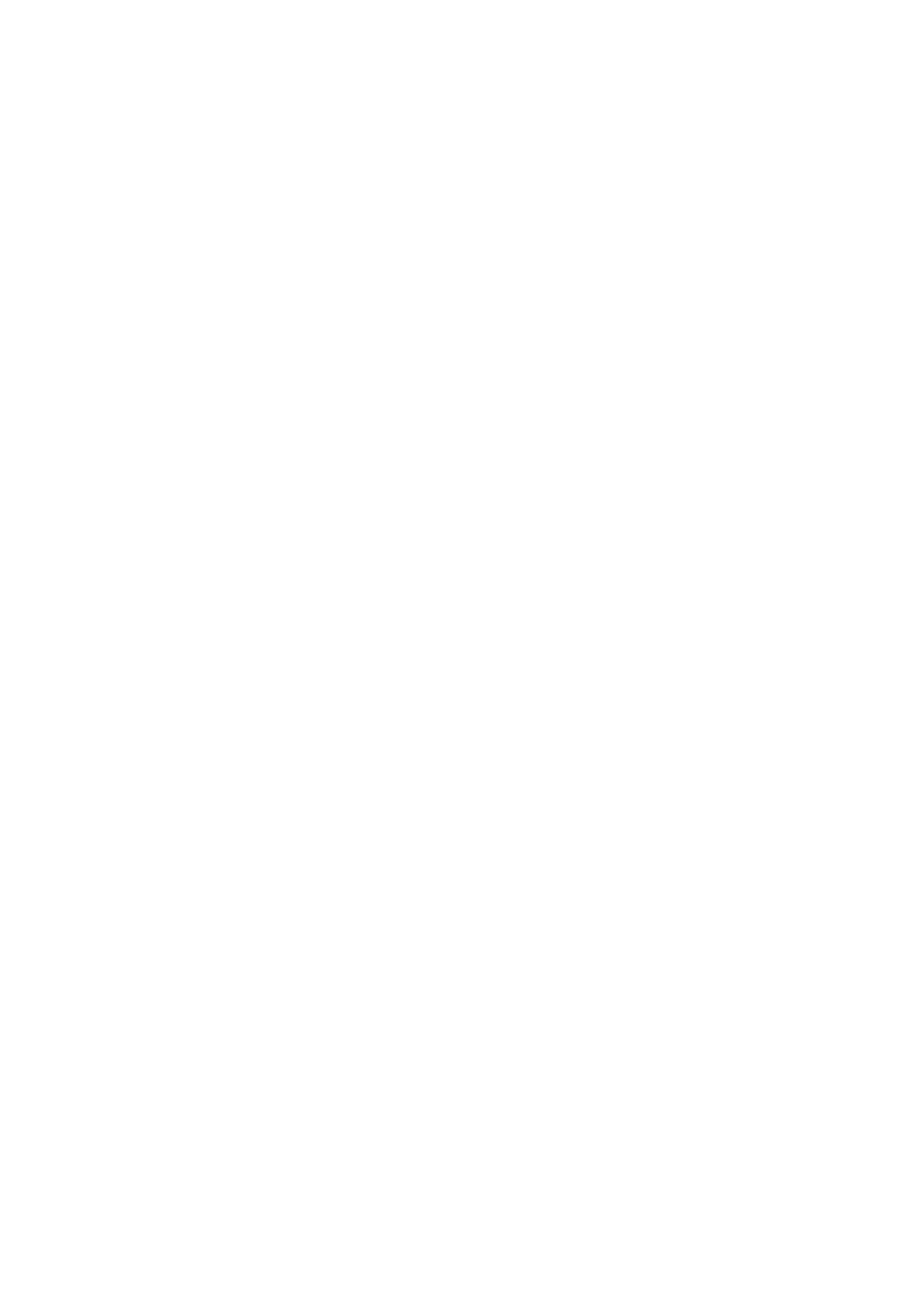*Tonia Bieber* 

# *Soft Governance in Education*

*The PISA Study and the Bologna Process in Switzerland* 

TranState Working Papers

No. 117

*Sfb597 "Staatlichkeit im Wandel" − "Transformations of the State"*  Bremen, 2010 [ISSN 1861-1176]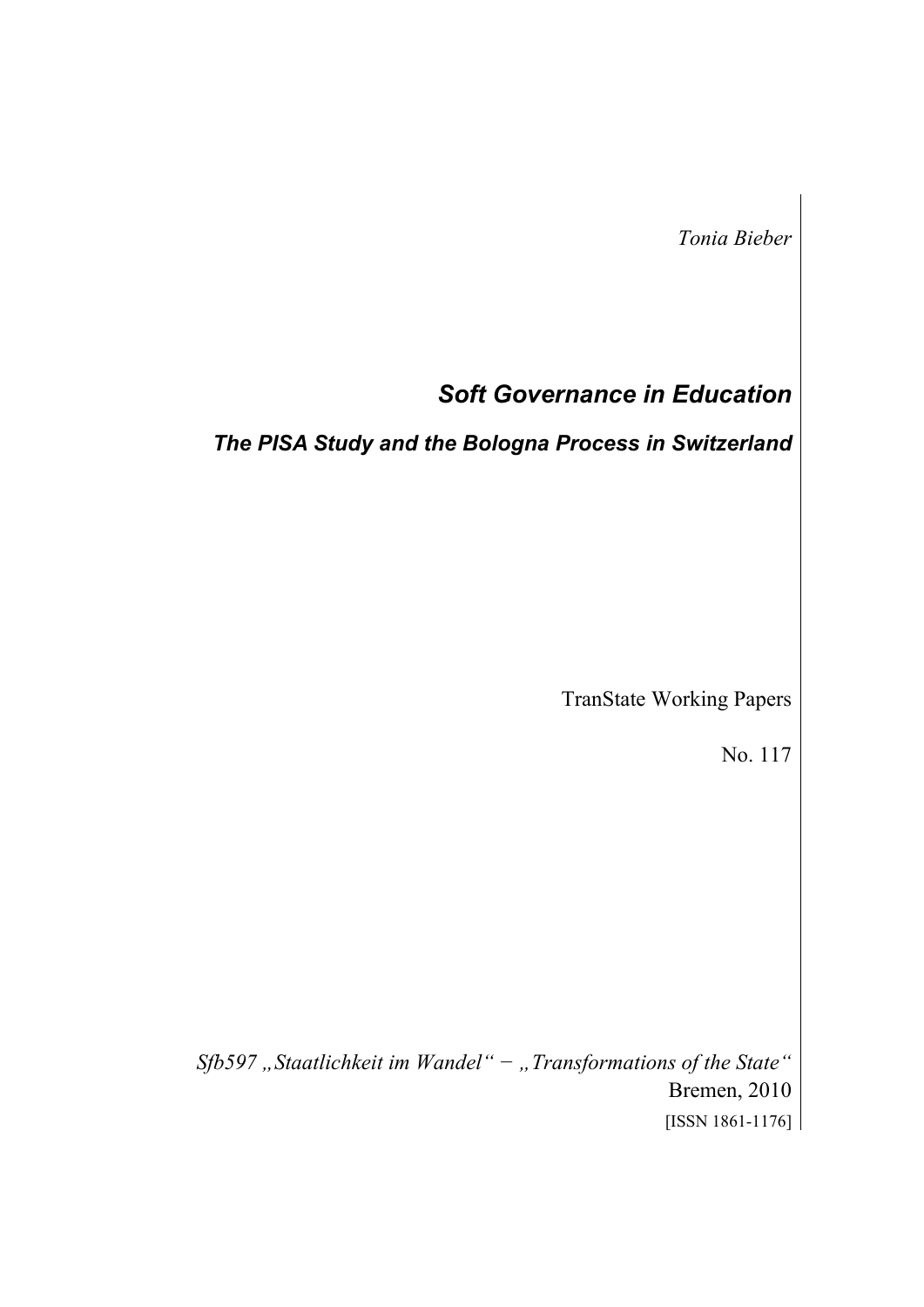#### **Tonia Bieber**

Soft Governance in Education. The PISA Study and the Bologna Process in Switzerland (TranState Working Papers, x) Bremen: Sfb 597 "Staatlichkeit im Wandel", 2010 ISSN 1861-1176

Universität Bremen Sonderforschungsbereich 597 / Collaborative Research Center 597 Staatlichkeit im Wandel / Transformations of the State Postfach 33 04 40 D - 28334 Bremen Tel : + 49 421 218-8720 Fax:+ 49 421 218-8721 Homepage: http://www.staatlichkeit.uni-bremen.de

Diese Arbeit ist im Sonderforschungsbereich 597 "Staatlichkeit im Wandel", Bremen, entstanden und wurde auf dessen Veranlassung unter Verwendung der ihm von der Deutschen Forschungsgemeinschaft zur Verfügung gestellten Mittel veröffentlicht.

Deutsche Forschungsgemeinschaft

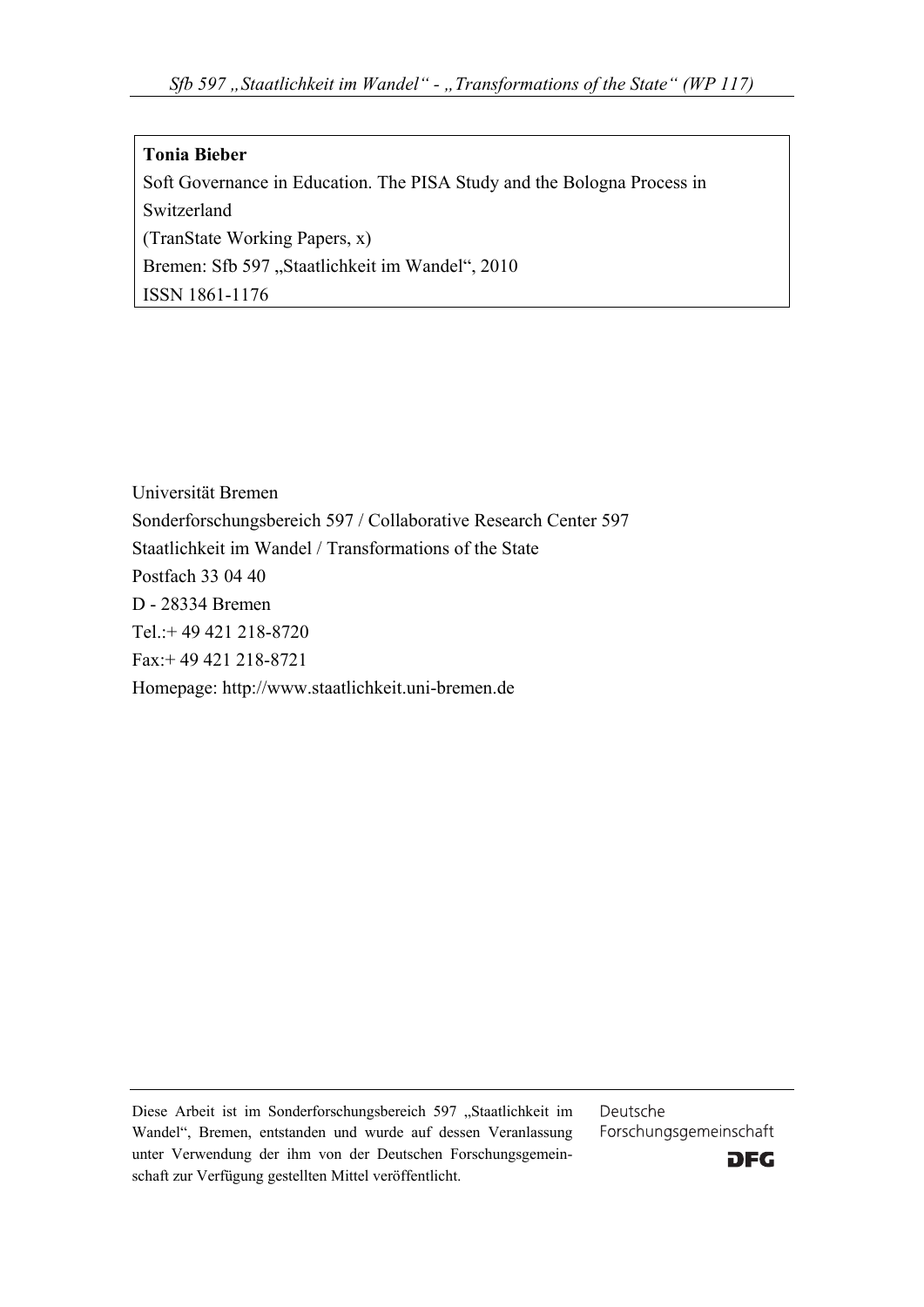# *Soft Governance in Education The PISA Study and the Bologna Process in Switzerland*

#### **ABSTRACT**

This paper analyzes the importance of governance of international organizations (IOs) to Swiss policy making in the field of education. The focus is on the Bologna Process driven by the European Commission, and the 'Programme for International Student Assessment' (PISA) of the Organization for Economic Cooperation and Development (OECD). The theoretical framework draws on sociological institutionalism and rationalism. The results demonstrate that IOs gave impulses for domestic reforms by applying diverse governance instruments. National transformation capacities of veto-players and cultural guiding principles on education in Switzerland were not able to hinder these impulses as supposed. Instead, the empirical findings show a surprisingly high impact of IO governance instruments, particularly of standard setting, coordinative activities and discursive dissemination on reforms in Swiss education policy-making. This is because IO governance modified domestic guiding principles on education so that they matched those of the IOs. Another reason is that the domestic level strategically used the international initiatives of PISA and Bologna to overcome long-standing backlog of reform.

#### **KEY WORDS**

Bologna Process, Direct Democracy, Education Policy-Making, EU, Federalism, International Initiative, International Organization, OECD, PISA Study, Switzerland, Veto-Player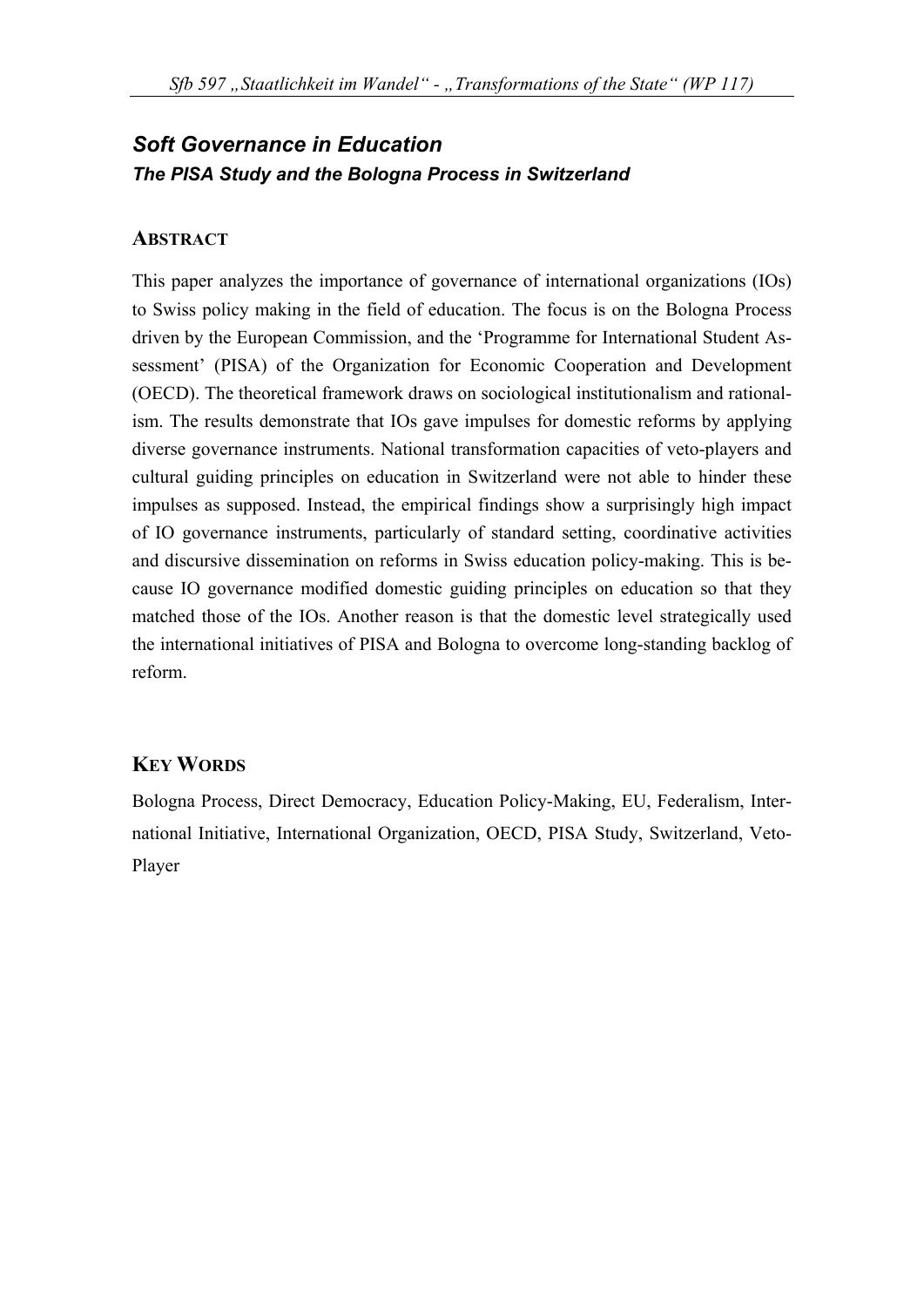# **CONTENTS**

| 1 |                                                          |  |
|---|----------------------------------------------------------|--|
| 2 |                                                          |  |
|   |                                                          |  |
|   | 22                                                       |  |
|   | 2.3                                                      |  |
| 3 |                                                          |  |
|   | 31                                                       |  |
|   | 32                                                       |  |
|   | 3.3                                                      |  |
| 4 | GOVERNANCE INSTRUMENTS OF INTERNATIONAL ORGANIZATIONS 19 |  |
|   | 41                                                       |  |
|   | 42                                                       |  |
|   |                                                          |  |
| 5 |                                                          |  |
| 6 |                                                          |  |
| 7 |                                                          |  |
| 8 |                                                          |  |
|   |                                                          |  |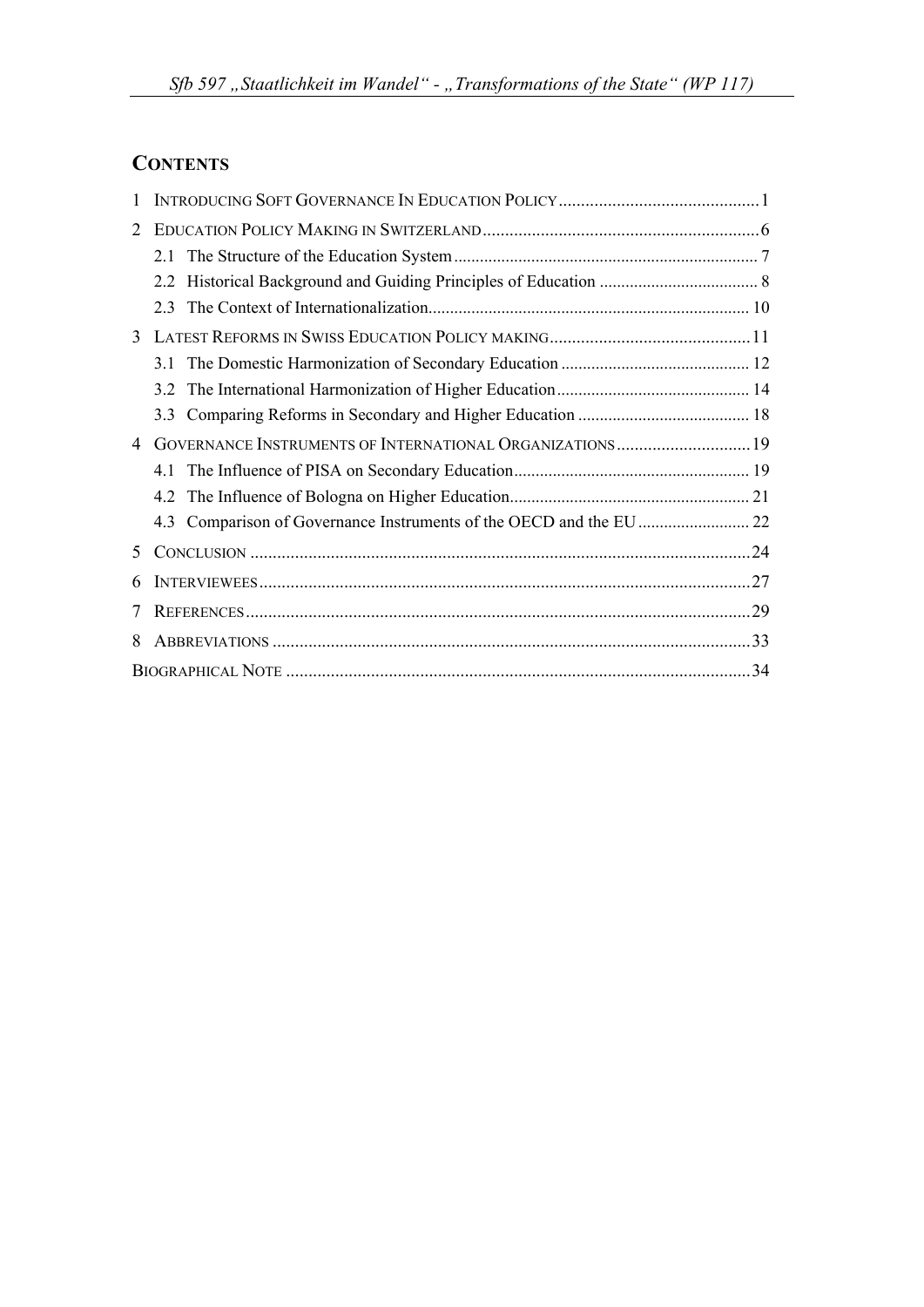# *Soft Governance in Education The PISA Study and the Bologna Process in Switzerland*

#### **1 INTRODUCING SOFT GOVERNANCE IN EDUCATION POLICY**

As the importance of knowledge for the economy steadily rises, education policy is becoming a key factor for economic growth, competitiveness and social integration. Therefore, the adaptation to international developments and discourses in the traditionally nationally hold policy field of education has become inevitable for any country (Drezner 2001). On the international level, the aim of enhancing global competitiveness is the special focus of diverse educational initiatives furthered by international organizations (IOs) such as the European Union (EU) and the Organization for Economic Cooperation and Development (OECD).

The two most outstanding international initiatives in education policy making in the last decade are examined (Stöckling 2005). First, the intergovernmental 'Bologna Process' of 1999 is an initiative with the aim of integrating European higher education as the most important example of international higher education policy, nowadays driven by the European Commission. Second, the 'Programme for International Student Assessment' (PISA) is a study on student performance in secondary education performed by the OECD every three years since 2000.

As a consequence, the new international actors in education, the OECD and EU, turned the two-level game between the cantons and the Federation in the federalist country of *Switzerland* into a multi-level game in the last decade. In this context of educational internationalization, Switzerland takes a special position. On the one hand, Switzerland is not a formal EU member (Fischer/Nicolet et al. 2002; Sciarini/Fischer et al. 2004), but has taken part in the Bologna Process as a bottom up initiative since its very beginning. Thus we assume a weaker influence of Bologna in Switzerland than in EU countries, since the EU is a key Bologna actor. On the other hand, as a founding member of the OECD and participant in diverse OECD education programs, we expect the PISA Study to have a high influence. However, institutional settings in Switzerland hardly further reforms (Bonoli/Mach 2000). Federalism, direct democracy, and consociationalism not only prolong decision making processes and involve many veto players in the domestic sphere, but also handicap coordination with IOs and other countries. These facts make Switzerland an unlikely candidate for policy change induced by IOs. In a similar vein, the two international initiatives are least likely cases for changing the education policy making of countries: They are voluntary, legally non-binding initiatives and can be categorized as so-called 'soft governance'. The resulting question is: Do international organizations have an impact on education policy-making in Switzer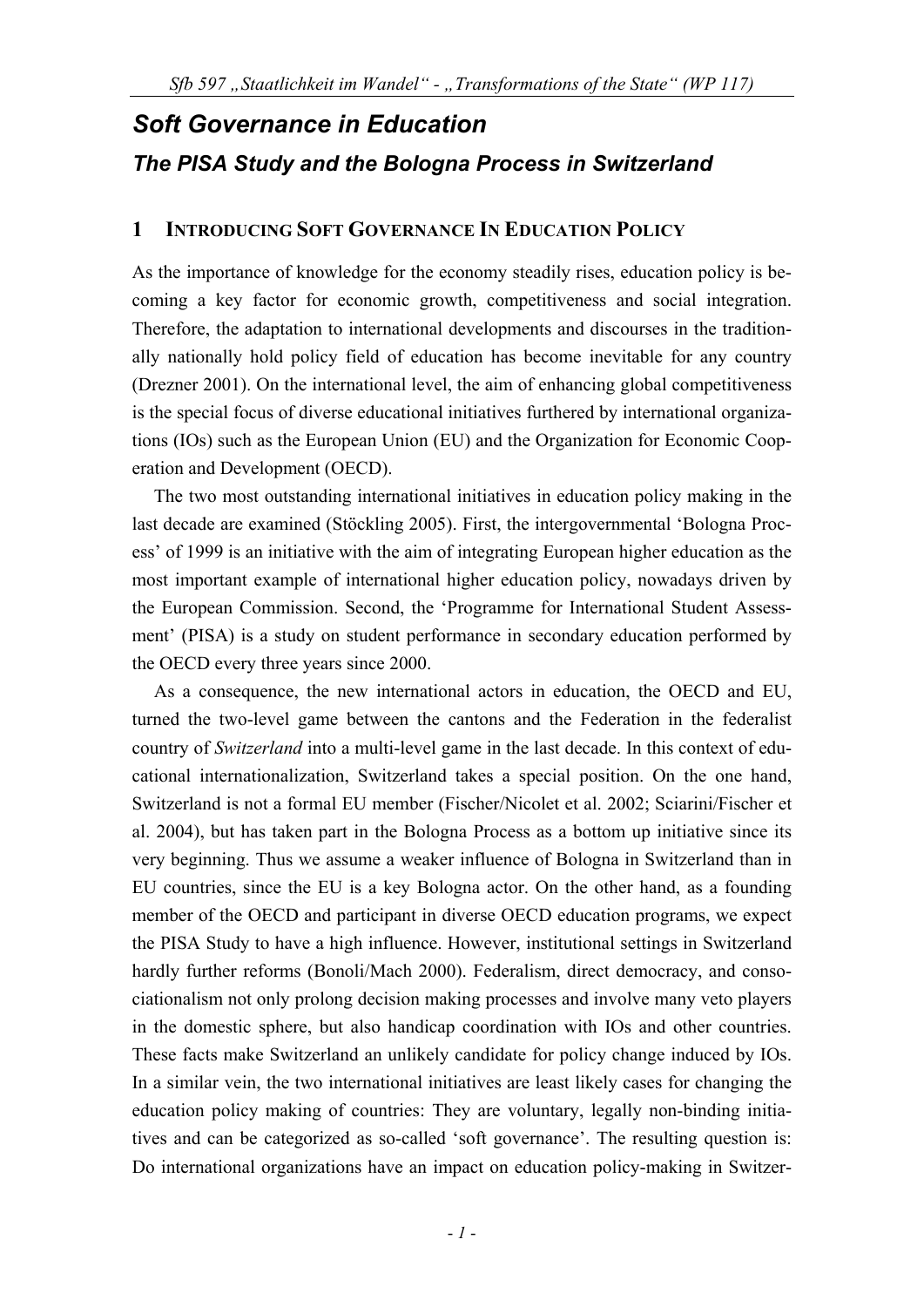land, and if so, what are the consequences for policy-making and what are the underlying causal mechanisms?<sup>1</sup>





Source: Leuze/Brand et al. 2008

1

This paper thus addresses how the PISA study and the Bologna process have influenced Swiss education policy making. To identify the causal mechanisms, it draws on the *theoretical approach* of Leuze/Brand et al. (2008) that combines institutionalist with rational approaches. The dependent variable of *national education policy making* is conceptualized as consisting of policy and politics (see Figure 1). Changes of national education *policy* may be promoted when IOs influence national debates and reform pro-

<sup>1</sup> The research presented in this paper is part of a research project on *International Education Politics* conducted at the University of Bremen, Germany. http://www.sfb597.uni-bremen.de/pages/forProjektBeschreibung.php ?SPRACHE=en&ID=14 The aim of the project is to explore new international dynamics in educational politics and their effects on states and individuals based on comparative case studies of Switzerland, Germany, England, and New Zealand. Research for the project is conducted under the framework of the Collaborative Research Center *Transformations of the State*, funded by the German Research Foundation (DFG). http://www.state.unibremen.de/For assistance in preparing this paper, I would like to thank Julia Engelbrecht, Philipp Weiskirch and Alexander Akbik.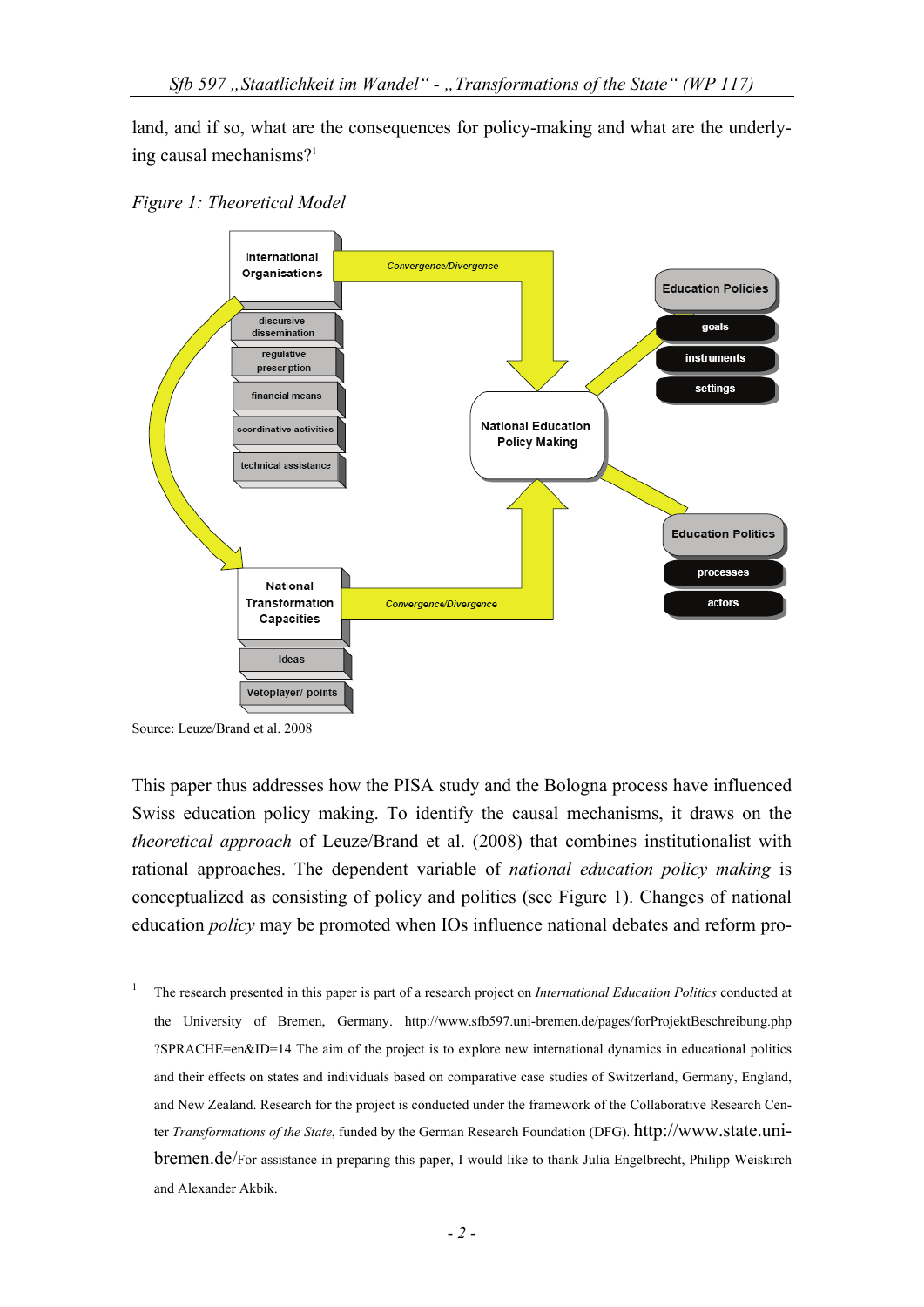jects in education. Policy consists of policy-guiding *goals*, the *instruments* to reach these goals, and the *settings* of these instruments (Hall 1993). National education *politics* may also be impacted by IOs. It refers to both the decision making process, the involved actors, and the formal and informal decision making procedures. New actors emerge in the policy field of education: As IOs increasingly prepare policy, national actors - e.g. social partners, scientists, and professional associations - become more involved in educational decision making. This may trigger changes in the decision making process: IO instruments, such as conference organization, upload important steps of the preparation of reforms on the international level.

| <b>Governance Instrument</b> | <b>Dominant Function</b> | <b>Examples</b>                                                                    |
|------------------------------|--------------------------|------------------------------------------------------------------------------------|
| Discursive dissemination     | Establishing ideas       | UN Promotion of Sustainable Development<br>OECD Promotion of Lifelong Learning     |
| Standard setting             | Prescribing behaviour    | UN Recommendations<br><b>OECD</b> Benchmarks                                       |
| Financial means              | Transfer payment         | World Bank Financing<br>EU Project Financing                                       |
| Coordinative activities      | Execute surveillance     | EU Open Method of Coordination<br><b>OECD Peer Reviewing</b>                       |
| Technical assistance         | Support structures       | UNESCO support for education statistics<br>UNESCO support for educational planning |

*Figure 2: IO Governance Instruments* 

Source: Jakobi 2009

National education policy making is influenced by IOs via five *governance instruments*: discursive dissemination, standard setting, financial means, policy coordination and technical assistance (see Figure 2). The most comprehensive and ontologically distinct governance instrument is *discursive dissemination,* to which the other IO governance instruments are related. In order to influence debates on certain policy issues, IOs make use of this governance instrument as they produce policy models and ideas for national policy making. The governance instrument of *coordinative activities* describes the ability of an IO to manage and coordinate political processes by gathering the key actors to promote the implementation of certain policies in its member states. Governance by *standard setting* refers to the provision of rules for policy, which can range from normative activities to formally binding prescription. In the form of hard law, this type of governance includes the regulations that are binding for the IO's member states, which is the most direct type of governance. However, this paper concentrates on standard setting as soft law. In this case, IOs produce standards for mutual examination and assessment which may trigger new constitutive norms. T*echnical assistance* is a different governance instrument often used in developing countries. It relates to the supervision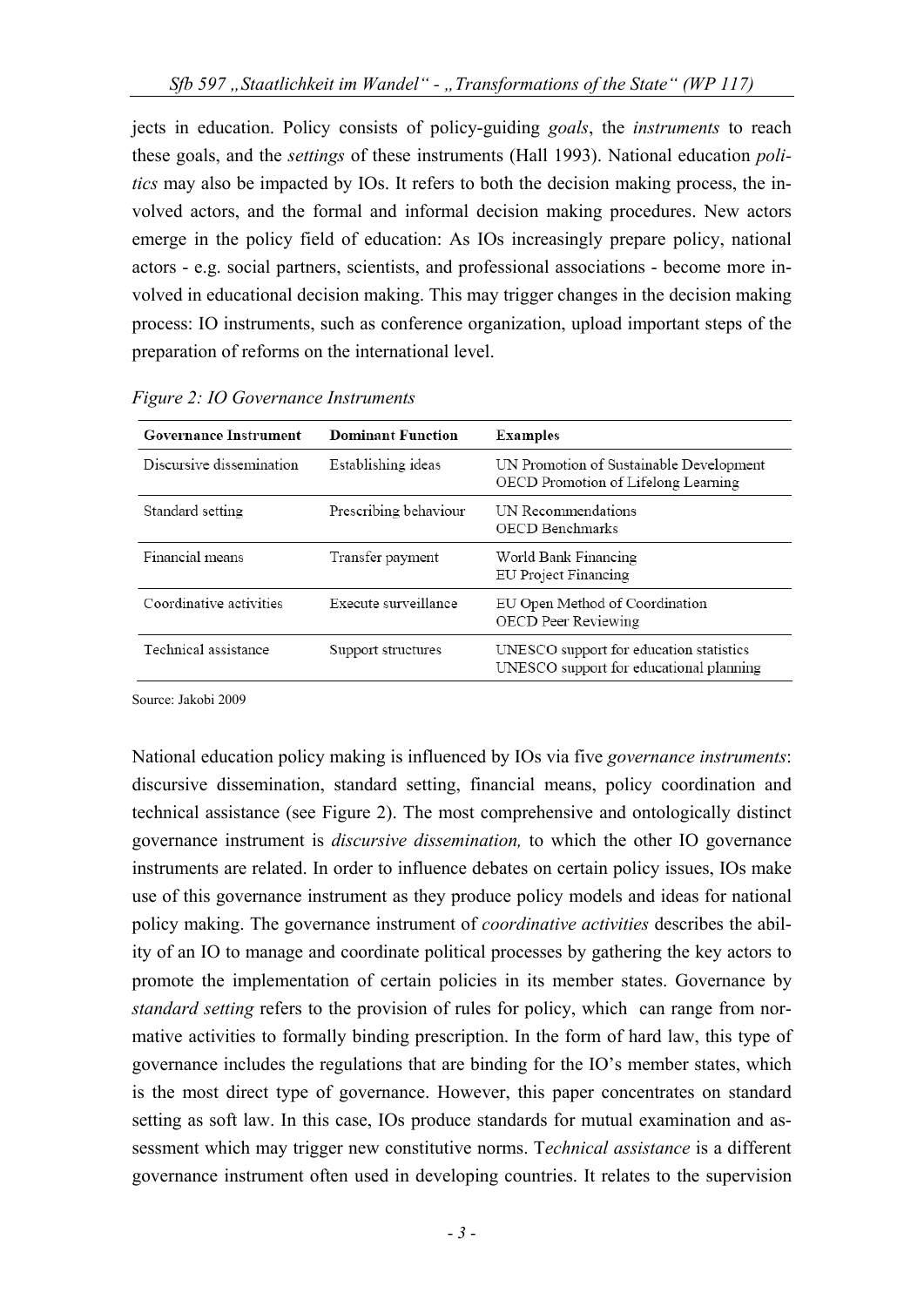of policy implementation by an IO. IOs directly convey knowledge of how to develop a specific policy in the nation-states via this instrument. This type of instrument has often been set by international treaties or may be a precondition for financial means, the final instrument. By transferring financial resources to countries, IOs apply the instrument of *financial means*. In this way, they can give incentives and promote the implementation of specific policies on a local, regional or national level.

With the help of these instruments, IOs may cause policy change within a country, and even convergence across countries. However, the degree to which states will respond to these international stimuli is mediated by *national transformation capacities*; most importantly the factor of veto-players and the ideational factor of nationally rooted guiding principles of education<sup>2</sup>. Change towards international aims is assumed to be furthered by the existence of only few veto players, or by a medium degree of misfit of national aims with IO aims. Applying this theoretical framework, change in national policy making depends on the independent variable of IO governance instruments (international argument) and on national transformation capacities (domestic argument).

To investigate this multilevel game between the two IOs and the non-EU member country (Putnam 1988), the case studies on PISA and Bologna empirically draw on the *methodological approach* by Nagel/Bieber et al. (2009) which relies on the qualitative methods of semi-structured expert interviews, document analysis and secondary literature (Bogner/Littig et al. 2005; Meuser/Nagel 2004). The interviews were conducted with twenty-three specialists of the Directorate-General for Education and Culture of the European Commission and Swiss education policy makers such as political and administrative actors, social partners and scientists and the Directorate-General for Education and Culture of the European Commission (Martens/Brüggemann 2006) between March and November 2008 on the basis of interview guidelines. The recorded interviews were completely transcribed, coded with a pre-defined scheme and analyzed using MAXQDA, a software for qualitative data analysis. A coding scheme was applied to guarantee the anonymity of interviewees.

Regarding research, education policy is the stepchild of policy analysis, in particular with regard to internationalization processes, as it is a formerly nationally held policy field. It is mostly examined by education scientists and sociologists, only less frequently by political scientists. Moreover, their rare studies have another research focus so that many questions on policy making have remained unaddressed. The overview of the development of research undertaken since the mid 1990s on international higher education

1

<sup>2</sup> *National change,* however, might not only be caused by the two transformation capacities outlined, and, even if so, these may also interact with other national conditions. Alternative variables which may influence education policy-making are, for example, the size and type of the economy or the qualification and age of the labor force.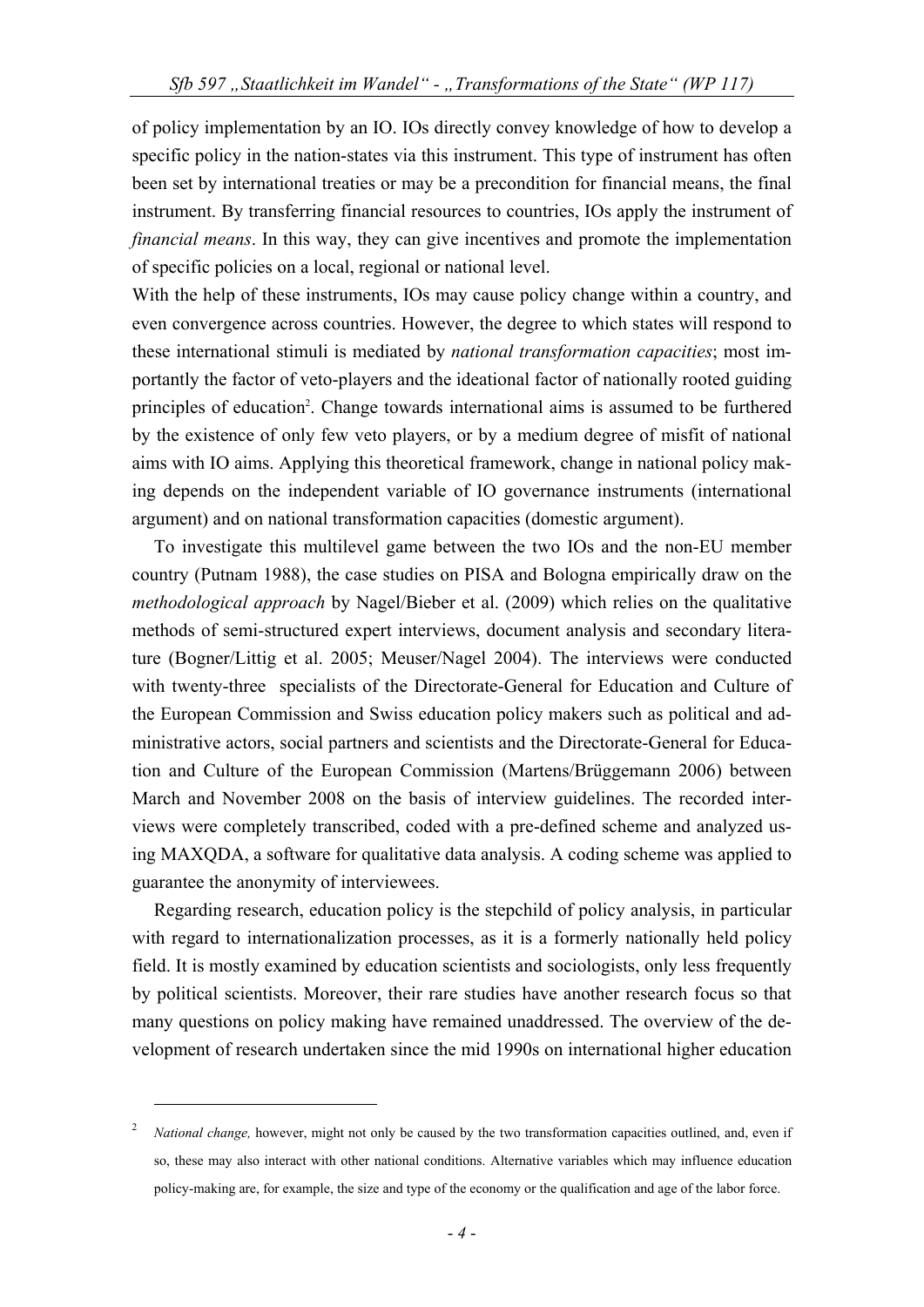provided by Kehm/Teichler (2007) shows an increase of theoretically and methodologically ambitious studies without a dominant methodological or disciplinary 'lowest common denominator'. The central topics of research on higher education internationalization are mobility, mutual influence of higher education systems and internationalization of the substance of teaching and learning to institutional strategies, knowledge transfer, cooperation and competition and national and supranational policies. However, research on the influence of international initiatives national education systems is still underdeveloped. Europeanization effects on higher education policy have been studied by Bache (2004: 3) who states that these effects do not only differ across but also within countries, while changes of policies and institutions are more common than those of identity. He explains this with the fact that international pressure for reform on individual countries differs as well as countries' reactions to this pressure, depending on how pressure fits with domestic practices and preferences. Systematic research on the effects of PISA on national reforms in education policy making is extremely rare (Martens/Wolf 2006: 147). Hokka/Kallo et al. (2004) assess the effect of OECD policies in general on the nation state, but do not assess the effect of the PISA studies. Therefore, research on this topic must draw on and generalize from studies on mechanisms of diffusion and soft governance. From an actor and structure theoretical perspective, the study of Swiss education policy examined in the light of internationalization by Osterwalder/Weber (2004) analyzes whether or not actors and their programs have adapted to the internationalization of education policy. While actors preferring diversity previously outnumbered those advocating unification, today the last group is gaining power as the increased presence of IOs is becoming the common reference point for both groups.

Even today, there is still a lack of scientific studies researching the mechanisms through which the international level influences national reforms in these policy fields. In contrast to the existing literature, my aim is to examine the mechanisms through which international initiatives exert influence on Swiss education policy making. based on the least likely case of Switzerland in order to contribute to internationalization research. To this end, the next chapter focuses on education policy making in Switzerland, i.e. the current education system, its German and French historical roots, and the context of internationalization (chapter 2). The third chapter elaborates on the changes in education policy making since the 1980s, most prominently the remarkable reforms induced by the Bologna Process and the PISA Study - despite reform-hindering domestic settings responsible for the backlog of reforms in the 1980s and 1990s. In the fourth chapter I evaluate the influence of IO governance and national transformation capacities on reform processes in Swiss education policy making by conducting an empirical analysis predominantly based on various expert interviews and analysis of various documents; I demonstrate how the international initiatives were able to impact Switzerland and how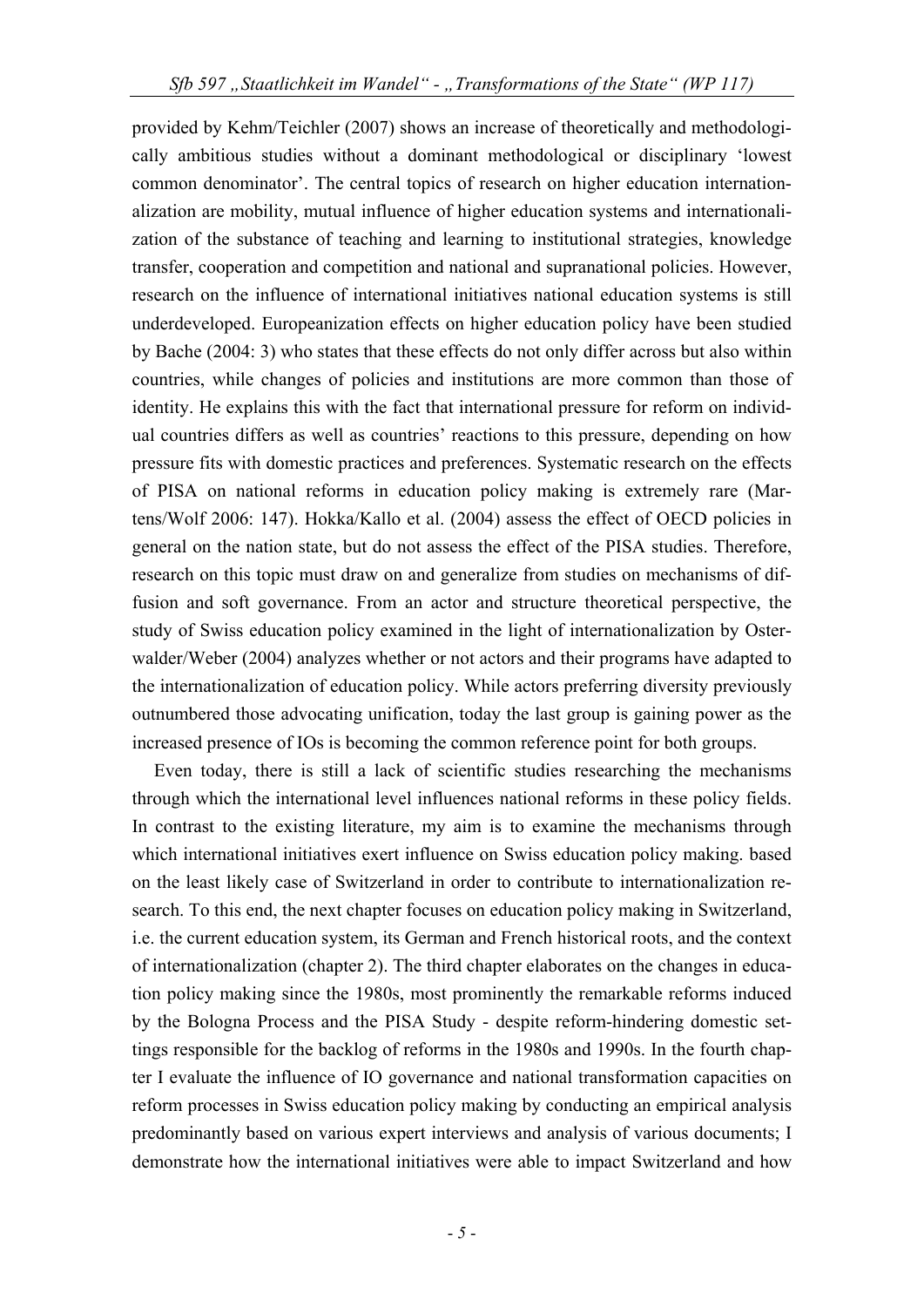they functioned as triggers for significant domestic change. The concluding chapter summarizes the main findings, points to subjects of further research and embeds the research in the context of general developments in the field of internationally induced education policy reforms.

### **2 EDUCATION POLICY MAKING IN SWITZERLAND**

There are 26 different cantonal education systems in Switzerland. However, it is possible to speak of one system due to intercantonal agreements. The complexity of joint decision making (Scharpf 2006), competences and legislative processes as well as of the constellation of actors and their roles in Swiss education policy making reflects the political features of direct democracy, subsidiarity, and federalism (Scharpf 1988; Hega 2000). According to the constitutional article 61a on the 'Swiss Education Area' (Bundesverfassung der Schweizerischen Eidgenossenschaft 1999), the Federation, communities, and cantons, which constitute the main veto players, share responsibility for various parts of the system.

Like the United States, Switzerland is a federal state that delegates substantial power over education to the community level. Its highly heterogeneous education system is regionally influenced. The French-speaking *Suisse romande* is endowed with potent cantonal departments with professional education experts while Germanspeaking cantons rest on non-vocational or lay administrators at community and district level (Hega 2000). They try to only abolish discrimination in cantonal policies under joint supervision (negative integration), whereas the *Suisse romande* shifted policy making from the communities to the superior authority. Each canton holds regulatory and financial power for obligatory schooling and the university located within its boundaries (Bundesverfassung der Schweizerischen Eidgenossenschaft 1999, article 63). The primary responsibility for education and culture is held by cantonal education departments, which coordinate at the national level via the Swiss Conference of Cantonal Ministers of Education (EDK). The Federation has jurisdiction over ETHs and FHs, supports cantonal universities and encourages research. It bears the costs of ETHs and cantonal tertiary institutions and research. Uniquely, there is not one federal education authority, rather two: The State Secretariat for Education and Research in the Federal Department of Home Affairs is responsible for obligatory schooling and universities. In contrast, the Federal Office for Professional Education and Technology in the Federal Department of Economic Affairs is in charge of the FHs. The Federation and cantons jointly coordinate Swiss higher education and take account of the autonomy of the universities (Bundesverfassung der Schweizerischen Eidgenossenschaft 1999, article 63a).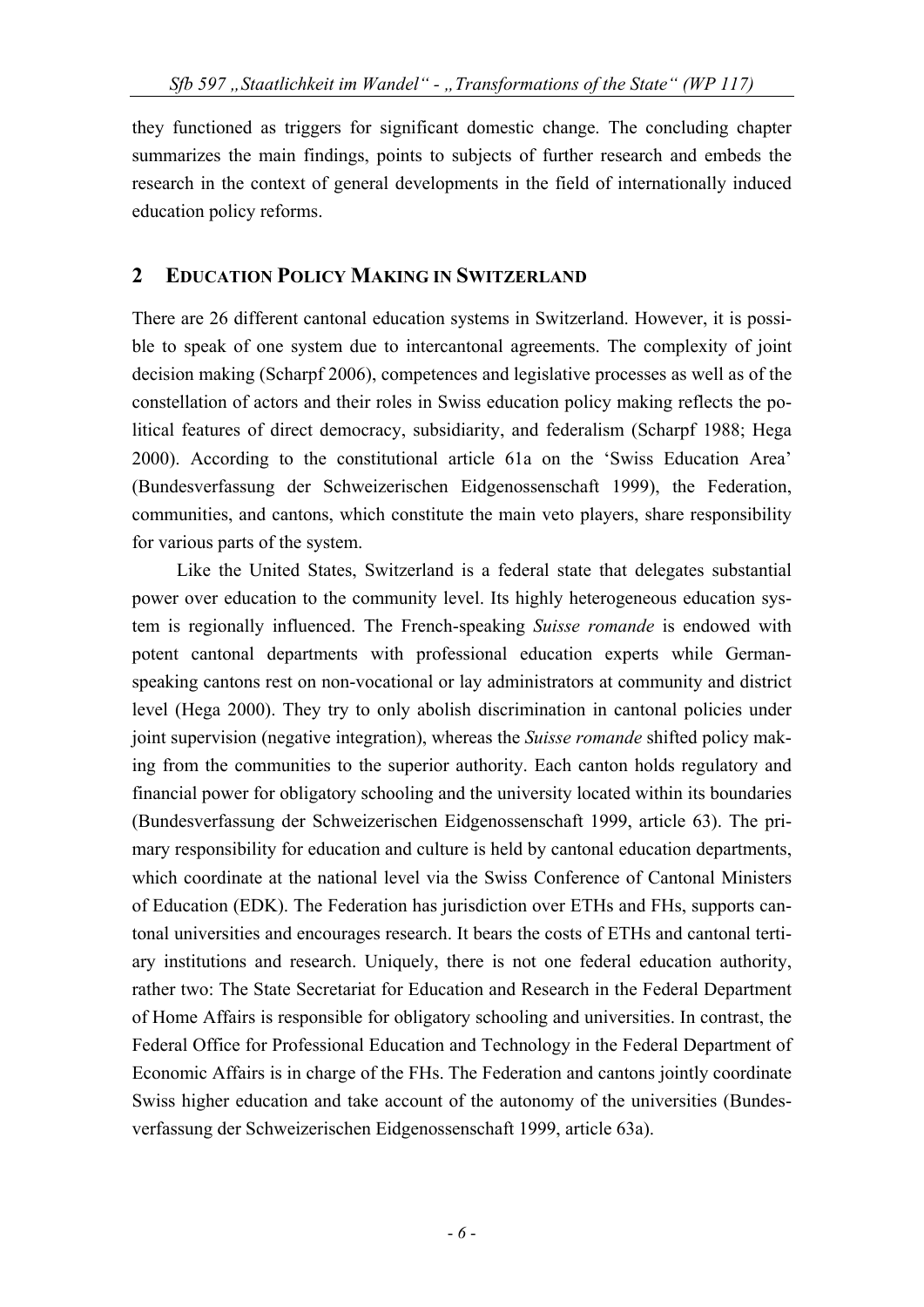# **2.1 The Structure of the Education System**

The international initiatives under study particularly affect the levels of lower secondary and higher education (see Figure 3, shaded boxes). In the case of Swiss lower secondary education, the structure is rather complex. It starts after primary school and forms the second and last part of obligatory schooling, until grade nine. Depending on the length of primary education, which ranges from four to six years, lower secondary education consists of three to five years. In most cantons, there are school types with different requirements. Pre-professional schools regroup students who are more interested in manual jobs and do not have any selection criteria for entry. They provide practical education to prepare pupils for basic vocational training. Pre-gymnasiums - sections with higher requirements - aim to prepare students for grammar schools which deliver a Federal maturity diploma. They include a selection for school entry, with the choice between a science and a literary stream. The third section of school types does not foresee any selection based on student performance.

*Figure 3: The Swiss Education System* 



*Source*: own account, based on http://www.sbf.admin.ch/htm/themen/bildung\_en.html, last access: 20 March 2009

Two types of institutions are included in the dual Swiss higher education sector, with the same status but different philosophies. First, traditional universities – ten cantonal universities and two federal institutes of technology (ETHs) – center their instruction on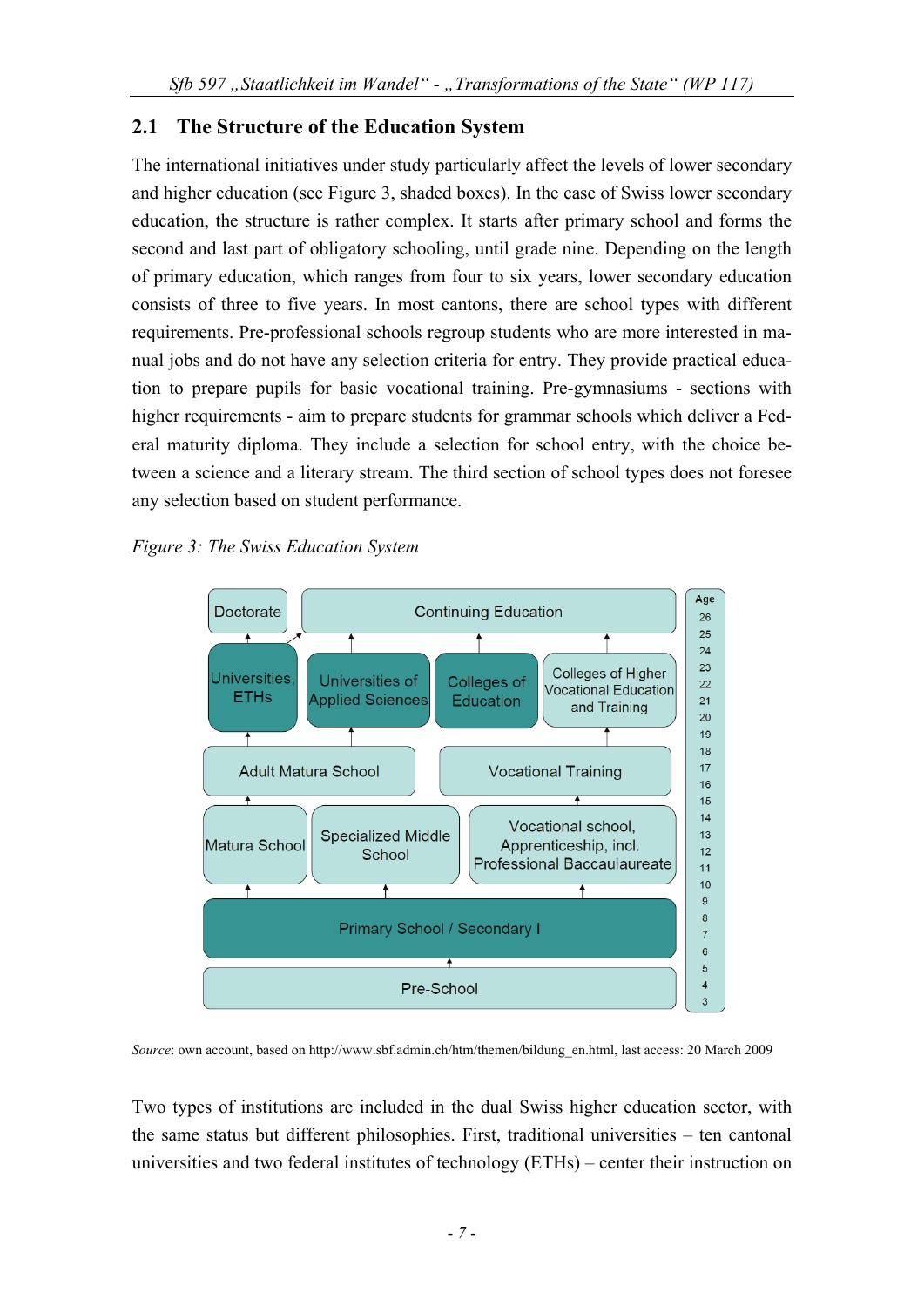basic research and teaching, applying an academic approach. ETHs are federally run universities involved in scientific and technical research. Having a high global reputation in providing research, teaching and services of an advanced international standard, they provide technical subjects, in contrast to cantonal universities. To attend university, students must have earned a Matura, the leaving certificate of the 4-year grammar school. There is no *numerus clausus* for subjects at university, except for medicine at German-speaking universities. Second, universities of applied sciences (FHs) have the same educational task as universities, combined with elements of general vocational education. In contrast to universities, they take a practice-oriented approach through a close link between teaching and applied research.

#### **2.2 Historical Background and Guiding Principles of Education**

Like other European education systems, the Swiss system has its origins in the  $19<sup>th</sup>$  century. The Swiss history is marked by a permanent struggle for educational competences between cantons and the Federation. After having been in the hands of the church for some centuries, schooling was made a state policy field by the first federal public education law during the Helvetic period from 1798 to 1803 (Hega 1999). The Constitution of 1848 transformed the loose federation of sovereign cantons into a federal state. However, the Constitutional Revision in 1874 left little political authority to the Federation, except for the areas of higher education and vocational training. Since the Constitution and its revision, primary education in public schools is free, compulsory, statecontrolled and secularized, and education policy is the prerogative of cantonal governments. Finally, the struggle against federal influence on cantonal systems was successful, when the 'school bailiff' proposal was rejected in an 1882 referendum.

In the  $20<sup>th</sup>$  century, the education system lacked intercantonal and international cooperation. Although the EDK had been created in 1897 as a platform for the coordination of cantonal school systems, the cantons took their own paths until World War II. Accordingly, a federal department for education was never established (Hega 1999). The developments from World War II until the 1960s are of expansion and differentiation. The need for interior mobility increasingly required intercantonal – and later international – coordination, so that the EDK had to create four regional coordination areas. However, the conflict between unification and decentralism was also reflected in the new expansion period around 1970. This was stopped by economic depression, during which school reformers tried to revise the system totally. Due to the growing demand for education and mobility, a Concordance Treaty on School Coordination, or *Schulk*onkordat, was concluded in 1970 to coordinate the beginning of the school year<sup>3</sup>, school

1

<sup>3</sup> This aim only was reached in 1985 after a popular referendum.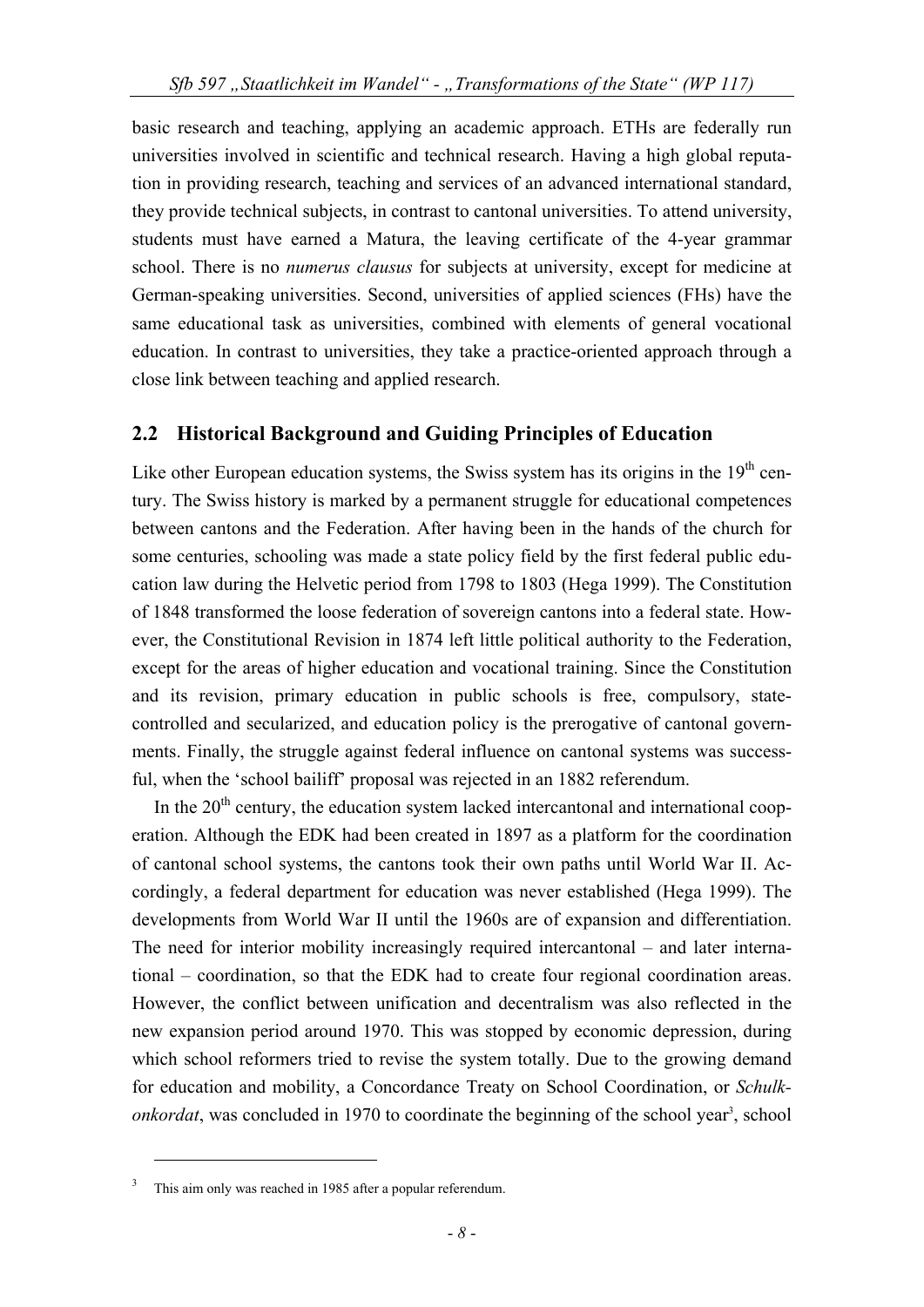entrance age, the length of time for obligatory schooling and for gaining a school leaving examination (EDK 1970). However, this important legal instrument for unification was highly contested and did not lead to the establishment of a supracantonal or national authority (Hega 2000: 7).Surprisingly, Switzerland developed from a leader in educational expansion regarding student enrolment in primary schools in the late 19<sup>th</sup> century to a laggard hundred years later. By the 1970s, it fell behind all western European countries in student ratios in fulltime secondary schools and universities. OECD (1992) education statistics show that relatively low Swiss higher education entry and graduation rates in the 1970s and 1980s did not follow the pattern of educational expansion experienced in other OECD countries. The reason for proceeding higher education expansion cautiously was – and still is today – to sustain high quality and to match educational supply to the demand of the employment system. During expansion, the education field differentiated, as new actors appeared and traditional players provided themselves with scientific staff due to the demand for rational education politics (Osterwalder/Weber 2004). For example in higher education, the Federation created a scientific council in 1965 to enforce a harmonized policy vis-à-vis the cantons. The federal law on higher education promotion in 1968 established a Swiss higher education area and transferred the coordination and harmonization of cantonal universities to the Federation. Like in 1874, the attempt to empower the Federation failed again in the 1973 referendum, as a constitutional amendment for education was rejected by the cantons (Hega 1999). Even today cantonal diversity and regional disparities in school systems, enrolment rates and education opportunities are striking and cause problems for intra-Swiss mobility of students and teachers.

The historic development of the Swiss education system brought about specific guiding principles for education. They affect the impact of recent reform processes, but also may undergo processes of change themselves. Both the region and the phase of education determine guiding principles. Due to the split education system following the German and French model, regional differences exist with regard to guiding principles for education. In the German part, the Swiss school system follows the German tripartite model. Humboldt's ideal of unity of research and teaching as well as academic oligarchy is prevalent in Swiss higher education, as German 'institute universities' served as a model for Swiss universities (Clark 1983: 50; Horvath/Weber et al. 2000). In contrast, in French-speaking Switzerland the model of all-day school is supposed to compensate social inequalities. In higher education, the state takes a more central role.

In addition, guiding principles differ according to the educational level. The connotation of education in secondary education is rather political; in higher education it is economic. In secondary education, the performance principle was very strong in the  $19<sup>th</sup>$ century, but its importance decreased with the development of the welfare state. Since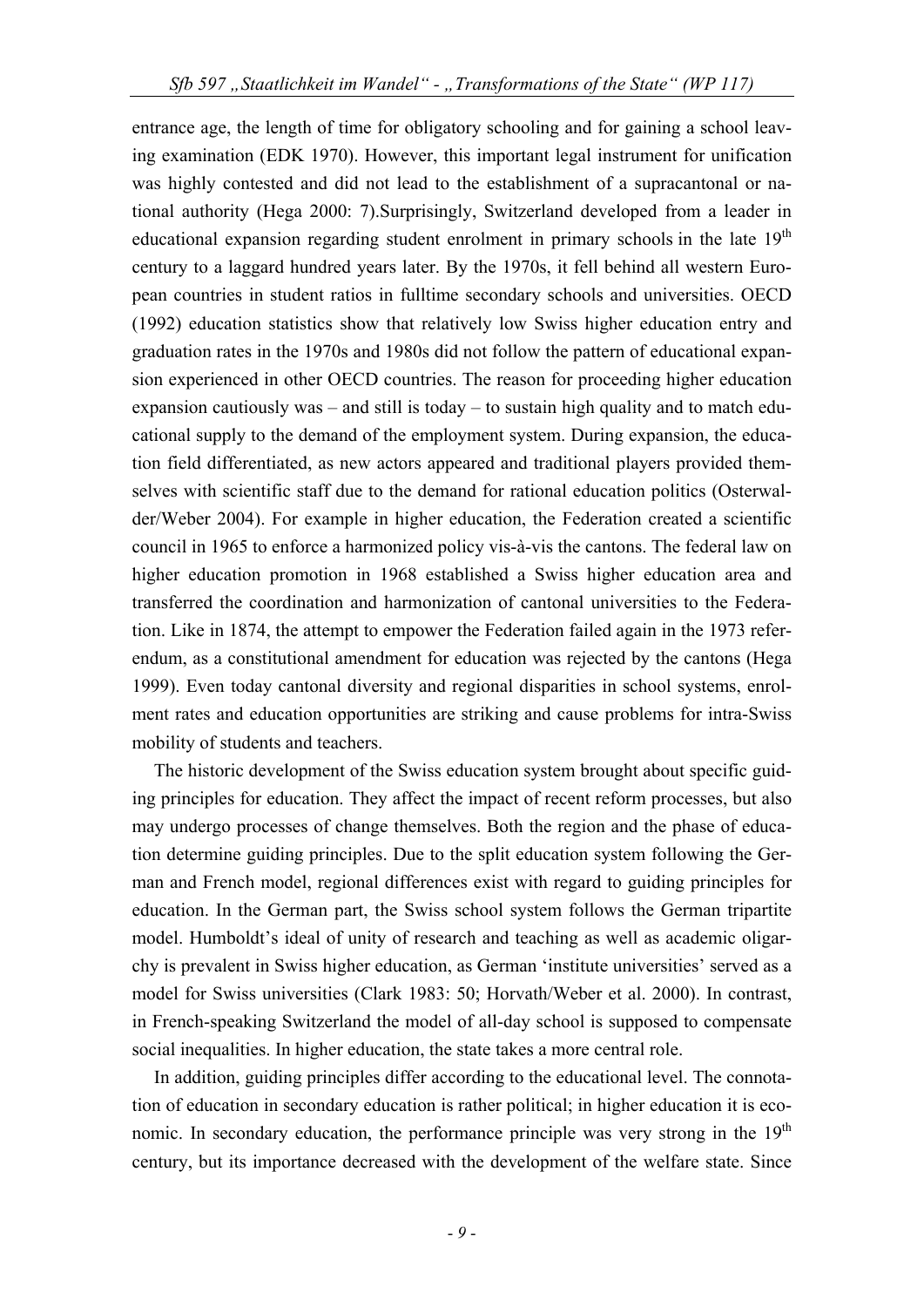Switzerland's foundation in 1848, school has become a factor of societal cohesion and the focus was no longer placed on the individual. Education is considered a cultural good and civil liberty according to Dahrendorf (1965), and aims at equality of opportunities. As competition was feared to trigger performance variation and a loss of quality and equality of opportunities, the education system was kept in public hands and the free choice of school was not granted (Interview CH15, CH18). Another core function of the education system is social mobility, i.e. to overcome formal societal barriers of sex, religion and social background. In contrast, higher education is inspired by contradicting aims: there are macroeconomic principles, as education is considered the only resource for competing with other nations. On the other hand, microeconomic principles aim to further human capital and stress a high selectivity by competition via performance. However, the German Humboldt model regards education as a form of selfactualization. The publicly financed system with comparatively low study fees contributes to the aims of social mobility and accessibility (Interview CH03, CH05, CH13, CH15).

## **2.3 The Context of Internationalization**

1

A complex division of responsibilities between the cantons and the Federation as well as historic guiding principles mark the character of the Swiss education system. However, in the last decade, novel international developments challenged these former constellations. Recent internationalization processes of Swiss education are particularly determined by its participation in the PISA study and the Bologna process.

An influential and major constituent of the OECD's educational work has become the PISA study, initiated in the year 2000 (OECD 2008). The PISA results did not meet the Swiss expectations, although they were often significantly above the OECD average. Swiss children scored better in mathematics (in all three studies they were above the OECD average) than in literacy and natural sciences (in PISA 2000 they were under the OECD average, in 2003 and 2006 above). This revealed that some students were not prepared for entering work life, particularly those of immigrant families (EVD 2008): As in most OECD countries, economic, social and cultural background is decisive for school performance. Accordingly, media attention to the PISA study in Switzerland was high (Stöckling 2005; Martens/Niemann 2009). As deficits in literacy are regarded as a relevant social problem and illiterates are marginalized in society, the media proposed education measures - as realized in the reform project HarmoS elaborated on in chapter three - by referring to the example of the PISA 'champion' Finland (SGB 2007).<sup>4</sup>

<sup>4</sup> Online: http://www.presseportal.ch/de/pm/100003695/100550715/schweizerischer\_gewerkschaftsbund\_sgb, last access: 24 May 2009.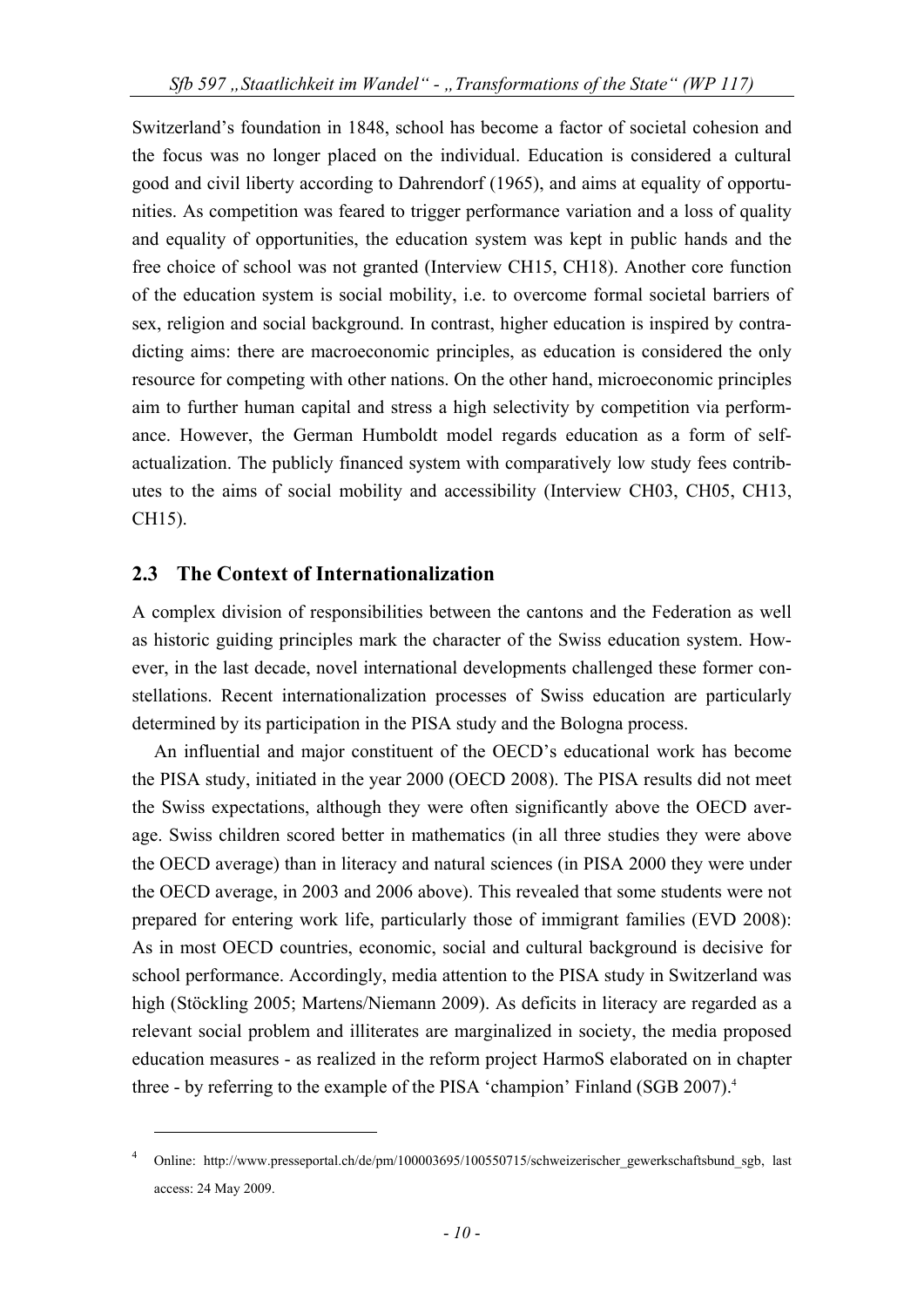Since its very beginning Switzerland has participated in the Bologna process (Bologna Declaration 1999) to match its education system with the surrounding EU states. With regard to the introduction of the Bachelor and Master structures, the implementation of Bologna<sup>5</sup> has made considerable progress in Switzerland: Since fall of 2006, all first year students have been entering Bachelor programs. Presumably, in 2010/11 more than 95% of students will participate in Bachelor and Master courses (BBT/SBF 2008). The European Credit Transfer System (ECTS) was introduced rapidly in all Swiss higher education institutions.<sup>6</sup> Officially, its stage of implementation is 100 per cent of the total number of higher education programs. However, a national student survey revealed that there are still many differences between institutions or subjects regarding the use of ECTS and workload per credit (BBT/SBF 2008). The reaction of Swiss actors to Bologna in the media was rather substantial and very positive. The criticism mostly concerned the manner of implementation in Switzerland, not the aims of Bologna, and depended on the class of actors: Political and administrative actors in education were proponents, while students tended to have a critical position or stressed the need for improving implementation.

#### **3 LATEST REFORMS IN SWISS EDUCATION POLICY MAKING**

From the 1980s well into the 1990s the joint decision trap<sup>7</sup> in the federalist country (Scharpf 2006: 847) made the Swiss education system experience a backlog of reforms. However, despite the high number of veto players, Switzerland underwent various transformative processes in the last decade. While in secondary education, rearrangements concentrated on the project HarmoS, there were various areas of reform activity in higher education such as the establishment of the FHs, the Bologna implementation, and the 'Swiss Higher Education Landscape' project. These reforms fall in different dimensions of policy making.

1

<sup>5</sup> The implementation is coordinated by a steering committee of delegates of federal offices, the EDK and the three types of higher education institutions. At the institutional level, the implementation of the legal framework is overseen by the three executive bodies, the rectors' conferences.

<sup>6</sup> Online: http://www.sbf.admin.ch/htm/themen/uni/universitaeten\_en.html, last access: 20 March 2009.

<sup>7</sup> Scharpf (2006) describes the trap as a situation in which the contribution of institutional settings to considerable shortcomings of joint policy making is related to two requirements: decisions of the central government depend on the approval of constituent governments whose agreement must be (nearly) unanimous.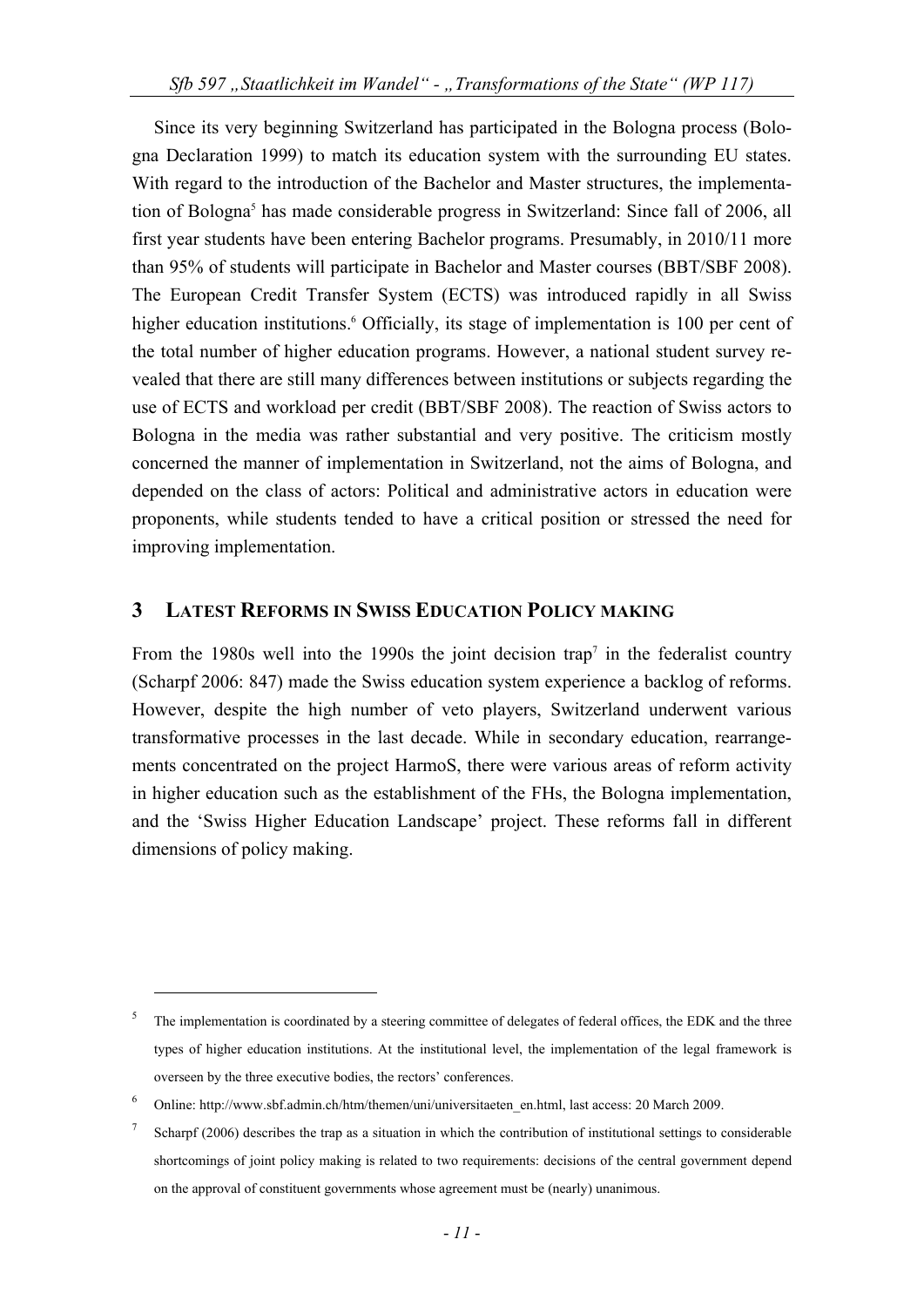#### **3.1 The Domestic Harmonization of Secondary Education**

The educational constitution ranks among the core reforms in Swiss secondary - and also higher - education (see Figure 5): By harmonizing cantonal education systems, it aims to both enhance international competitiveness of Switzerland and to enhance intra-Swiss mobility. In May 2006, the population and the cantons agreed by great majority on the new articles on education in the Constitution (Aprentas 2006). Surprisingly, veto players did not hinder reforms in this case, but actually paved the way for far-reaching change. Responsibilities in the system did not change and for elementary school still lie with the cantons. However, the cantons themselves have to coordinate as they are obligated to regulate structural indicators unitarily. Most recently, the Federation has a means to generate pressure for domestic harmonization, as it can declare a concordat as nationally binding if cantons do not reach an intercantonal solution. This harmonization is intended to enhance the effectiveness of obligatory schooling.

As an indirect reaction to PISA and in order to implement the constitutional article, the most outstanding reform project of the last decades was introduced in August 2009 (Maradan/Mangold 2005; EDK 2007): the school concordat HarmoS<sup>8</sup> (see Figure 5). Although the intention to harmonize was not new, the attempt to enhance mobility and quality by harmonization was successful for the first time. HarmoS goes beyond the school concordat of 1970 (EDK 1970), which did not suffice for further harmonization and even hindered reforms. After coordination had failed in the 1990s, the EDK created the basis for far-reaching harmonization of core indicators, such as school entrance age, school obligation and length, aims and transitions of educational steps.

HarmoS has diverse instruments to this end (see Figure 4). First, it introduces superordinate basic education aims for obligatory schooling for five subjects: languages, mathematics and natural sciences, social sciences and humanities, music and art, and sports and health. To develop of competence levels for these subjects, Switzerland draws on international activities produced in the context of PISA (EDK 2004). HarmoS postulates for obligatory schooling a local standard language and competences in a second Swiss language and another foreign language. Second, structural benchmark figures determine the length of school phases and increase the number of years for obligatory schooling from nine to 11 years - eight years for primary school including two years

1

<sup>8</sup> After the formal procedure of consulting cantons, German- and French-speaking teacher associations and parent organizations, and subsequent revision, the EDK passed the concordat in June 2007. From autumn 2007, the ratification process took place in the cantons, by the cantonal parliament or in a referendum. The necessary number of ten cantons was reached in April 2009, so that the EDK decided to put the concordat into force in August 2009. From then on, the concordat was valid for the ratifying cantons that had to make legal adjustments within six years. Online: http://www.edk.ch/dyn/14901.php, last access: 26 May 2009.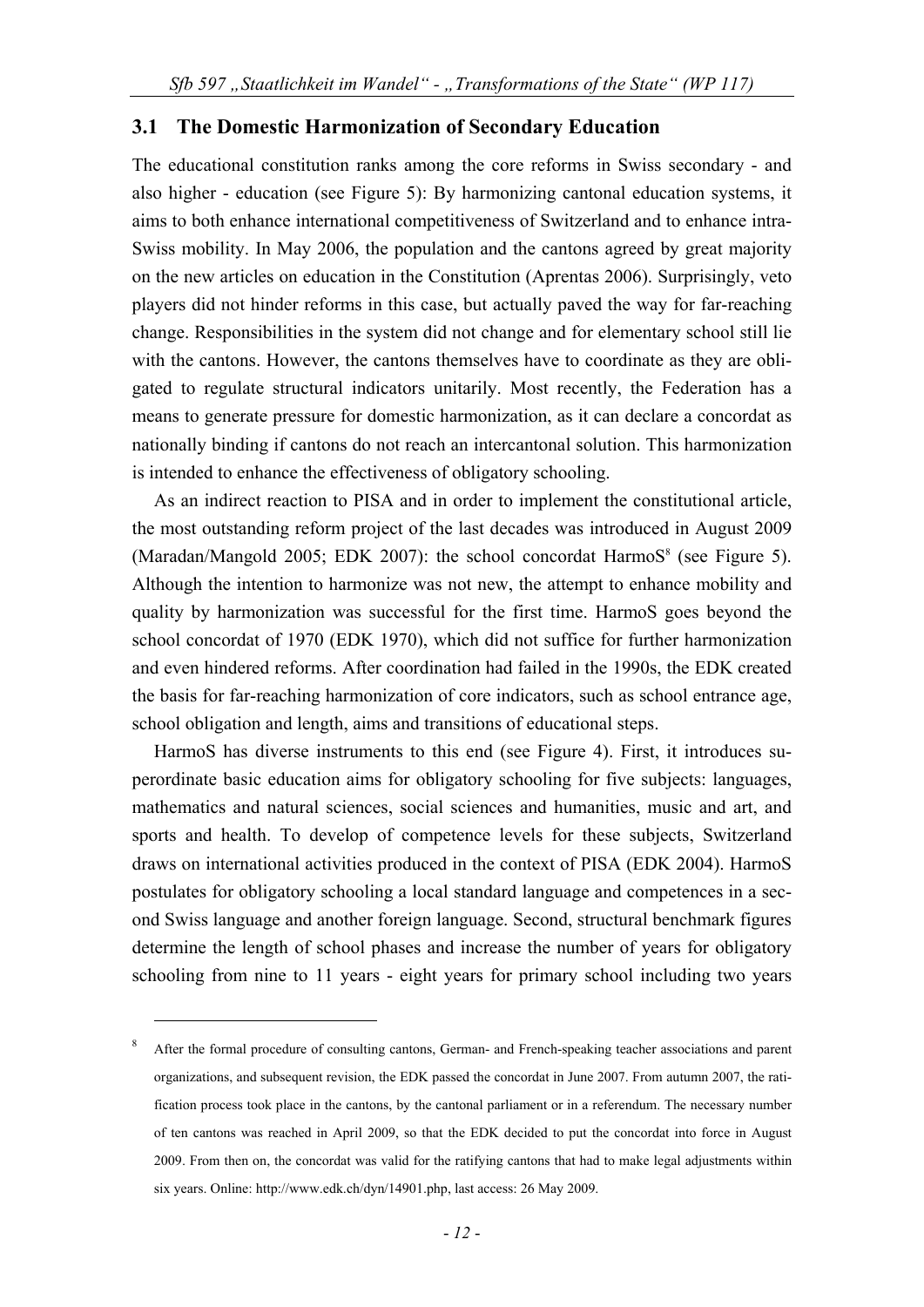basic level or Kindergarten - depending on the canton - at age four, and three years for upper secondary education to enhance early learning. The transition to upper secondary education is planned for vocational education after the  $11<sup>th</sup>$  school year and for Matura at the Gymnasium after the  $10<sup>th</sup>$  school year. These regulations require some cantons to change the school system, which increased costs and caused some opposition. Third, for quality assurance, the introduction of the instrument of national education standards shall reduce diversity and harmonize the aims of the single education phases. The standards have been introduced, in particular, due to the results of PISA 2000 (EDK 2004). Instead of on the cantonal level, curricula and teaching material will be henceforth developed on a language-regional level. HarmoS also involves scientific education statistics and monitoring as an instrument for planning and politics: as a pilot scheme, the educational report of 2006 provides data on all educational levels of Switzerland. The first regular report, to be published in 2010, will assess the performance of the education system in terms of the three criteria of effectiveness, efficiency and equity (SKBF 2006). Finally, the organization of instruction during schooldays is structured by blocks and there is an offer of optional daycare tailored to market needs.

|    | 1. Subordinate aims of obligatory<br>schooling                    | Basic education aims<br>Language teaching                                                                                      |
|----|-------------------------------------------------------------------|--------------------------------------------------------------------------------------------------------------------------------|
|    | 2. Structural benchmark figures                                   | School enrolment<br>Length of levels of education                                                                              |
| 3. | <b>Instruments of system</b><br>development and quality assurance | Educational standards<br>Curricula, teaching aids<br>and evaluation instruments<br>Portfolios<br><b>Educational Monitoring</b> |
| 4. | Organization of the school day                                    | Basic schedule and day struc-<br>tures                                                                                         |

*Figure 4: The Instruments of the Reforms Project 'HarmoS* 

*Source*: own account, based on the Intercantonal Agreement on the Harmonization of Obligatory Schooling (EDK 2007)

Due to these developments of the new educational constitution and HarmoS, the roles of the EDK and of the cantons have changed. The EDK has been established as an impor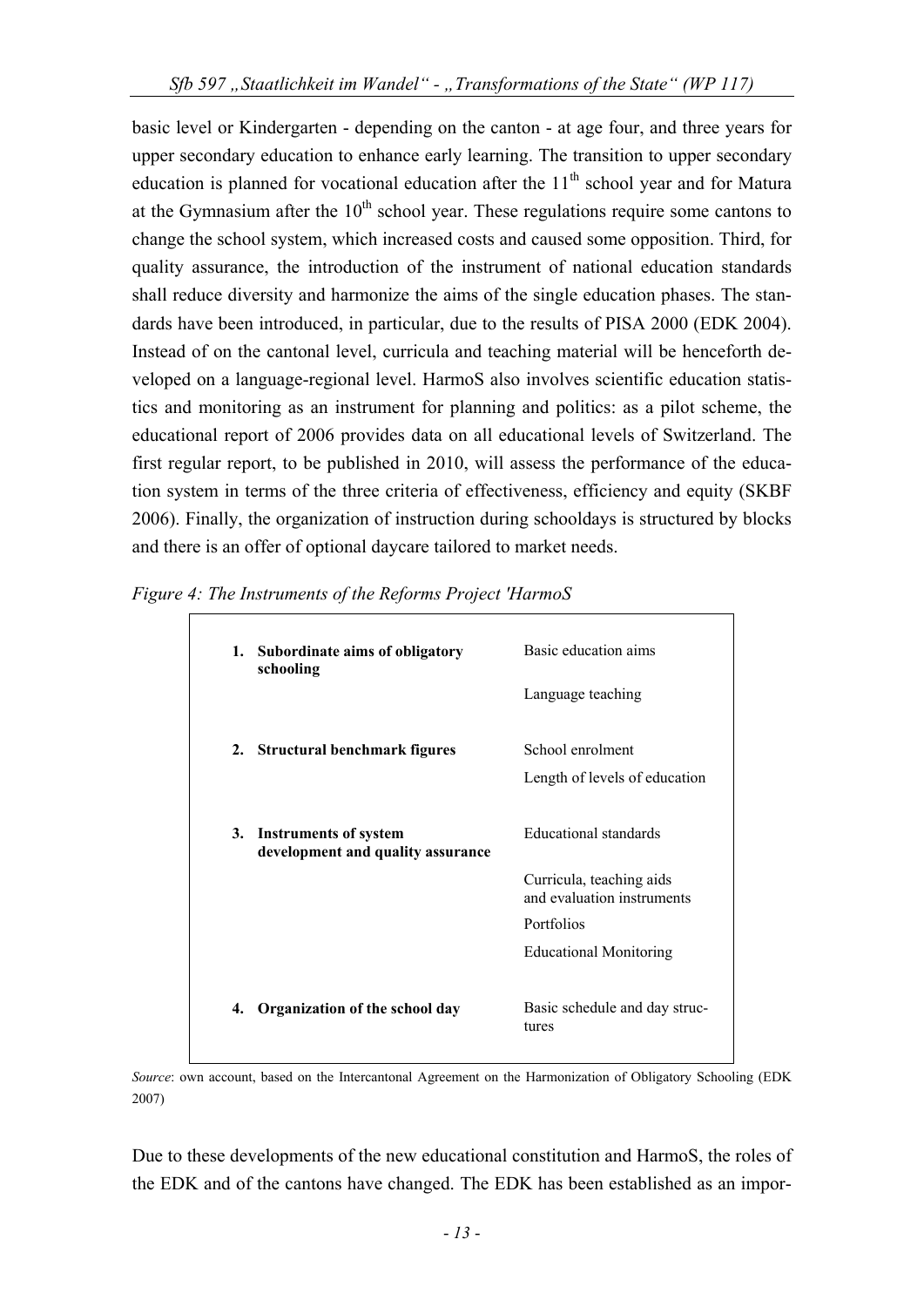tant steering body above the cantonal level (Criblez 2008: 286). The EDK has emerged as a new political level in the Swiss political system, a result of the complex horizontal and vertical 'joint decision making' (Scharpf 2006) in education. Its function is to hinder federal solutions in the competence area of the cantons, but simultaneously to pressure the cantons for harmonization and coordination (Criblez 2008: 286). The EDK has been strengthened by the new educational constitution, as it has become the most important actor for harmonization – in contrast to the Federation that comes last, i.e. only if the coordination between cantons has failed.

#### *Figure 5: Reforms in Swiss Secondary Education*



*Source*: own account

In no other policy field is cooperative federalism as well advanced as in education. This development has substantially constrained the educational autonomy of cantons, which no longer applies to a single cantons but only for the collectivity of cantons (Criblez 2008: 292-5). The single cantons no longer determine education politics; rather it is determined by the cantons united in the EDK. This means that it has become increasingly difficult for cantons to opt out of harmonized policies. Additionally, the pressure for adaptation to HarmoS guidelines is high because non-conforming cantons run the risk of being blamed for a federal solution. In the future, a canton cannot elude new intercantonal agreements. Otherwise it can be coerced by the Federation to obey them (Criblez 2008).

# **3.2 The International Harmonization of Higher Education**

A phase of non-reform marked Swiss higher education in the 1980s. However, in the run up to the referendum on EWR accession in 1992, structural problems of Swiss education became apparent: The conditions for international comparability and foreign rec-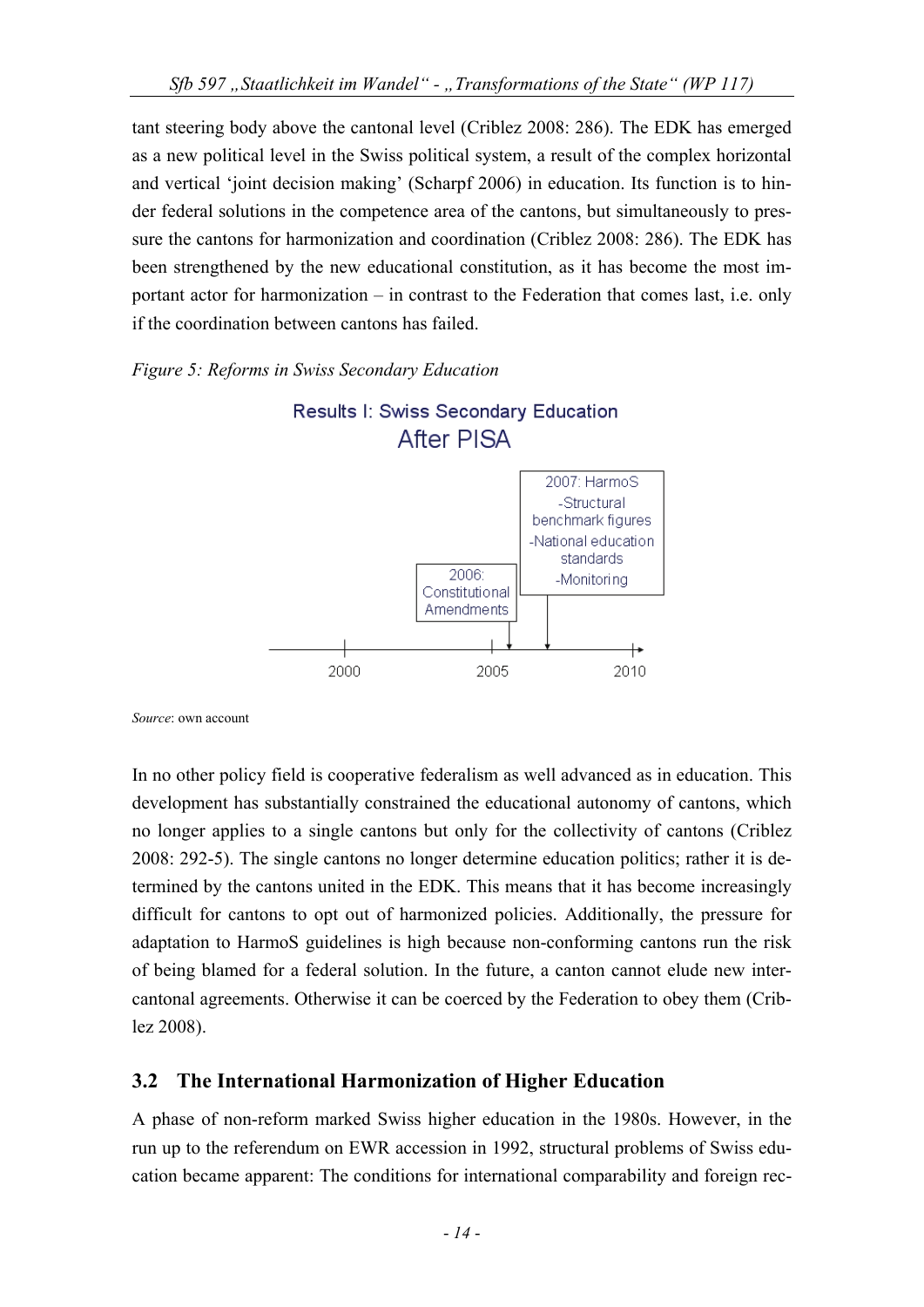ognition of degrees were not given. In order for Switzerland to be able to operate internationally, structural changes and adaptations towards international developments had to be introduced (Criblez 2008). Therefore, the Swiss Parliament passed a law in 1995 that created FHs and colleges of education, with FHs functioning as another type of higher education institution in addition to universities (Fachhochschulgesetz 1995). Previously, only polytechnics and higher commercial or administration colleges had provided professional education. This tertiarization of higher vocational education upgraded them to a status comparable to that of universities.

The goals of the 1999 Bologna Declaration<sup>9</sup> (BBT/SBF 2008) were comparatively quickly and comprehensively implemented in Switzerland in the following years, so that it was often called 'poster child'10. Shortly after 1999, Swiss higher education institutions recognized the significance of this reform, initiated Bologna related legislative reforms (see Figure 6) and established project organizations. Bologna concerns many actors in Switzerland and requires national regimentation for guaranteeing uniform and coordinated reform implementation. The 'Bologna Directives', which are legally binding for universities (SUK 2003) and FHs (Fachhochschulrat EDK 2002), were adopted to accomplish this aim. The directives state that the implementation of new structures will be completed by the end of 2010 (BBT/SBF 2008). Although they leave enough leeway for the cantons, the directives fix a uniform framework for the introduction of new study structures, ECTS, the admission to Master studies, the title awards and reform implementation. They are based upon the 2000 convention on the cooperation in higher education institutions between the Federation and university cantons. Moreover, to counteract the problem of changing studies of university and FH, the Rectors' Conferences achieved an agreement on the permeability between the three types of higher education institutions in 2008 that enables transition on the condition of some supplementary performance records. While the university cantons have consequently adapted their legislation, the FHs commenced a parallel Bologna reform: the Federal Act on Universities of Applied Sciences was partially revised in  $2005<sup>11</sup>$  in accordance with the new study structures to enhance national and international compatibility and competitiveness of degree. It provides the legal foundations for the introduction of Bachelor and Master studies that started in fall 2005 and 2008, respectively, and established quality

1

<sup>9</sup> Regarding the Bologna coordination during the period 2008-11, the SUK will effect a monitoring project considering all core Bologna characteristics (Ryhn 2009: 190).

<sup>10</sup> Online: http://www.studienreform.uzh.ch/bologna-uzh/national/080915\_Bolognatagung\_Bericht.pdf last access 11 June 2009.

<sup>11</sup> Online: http://www.bbt.admin.ch/themen/hochschulen/00213/00222/index.html?lang=de, last access: 20 May 2009.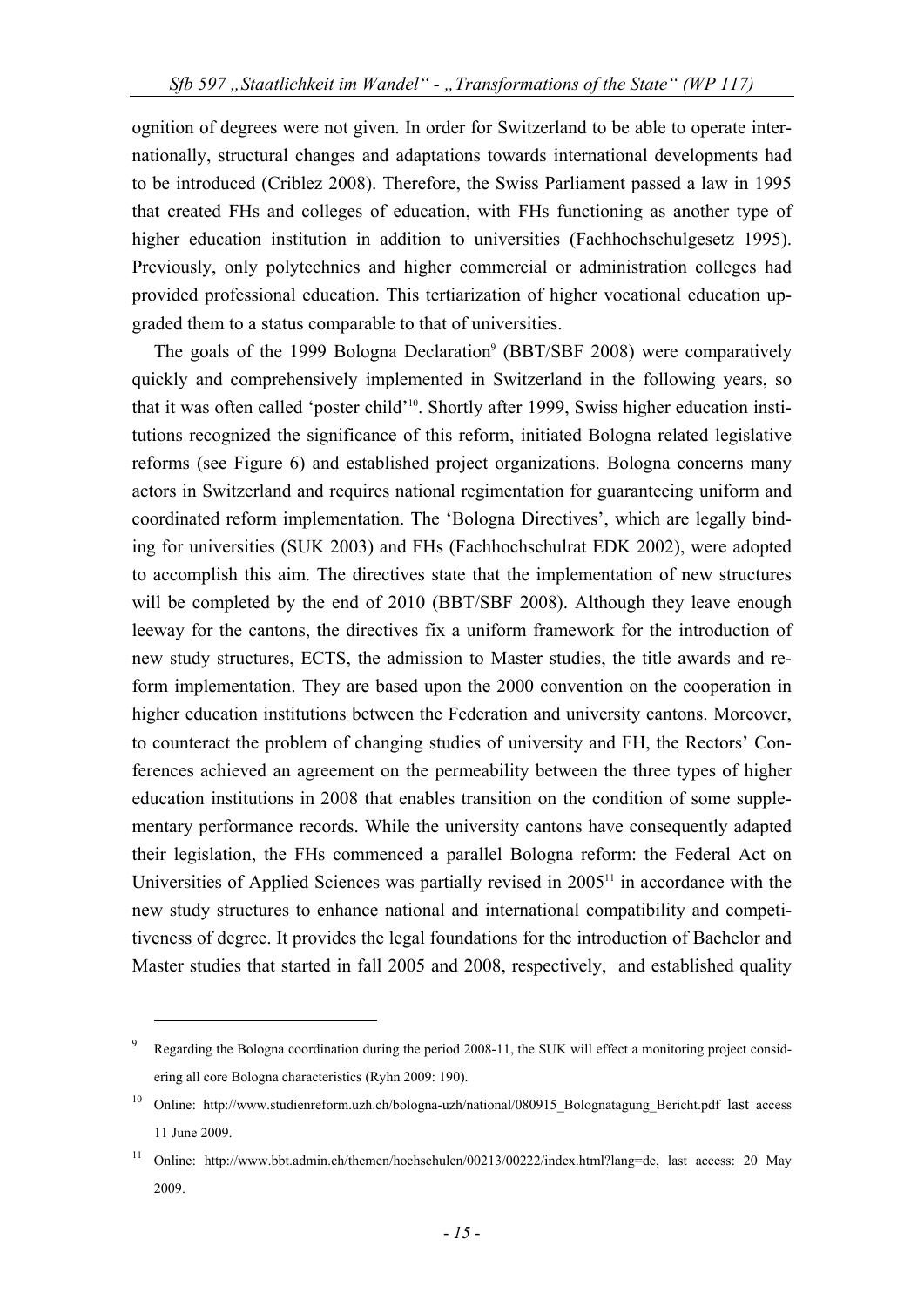and accreditation systems. Moreover, in addition to technology, economics, and design, the act put the areas of health, social matters and arts under guidance of the Federation.

The Swiss constellation of actors was modified by the Bologna process in three areas. First, particularly against the background of financial shortage, Bologna changed the division of power in favor of the executive branch of the government at the expense of the legislative. The federal government gained power by providing financial means and having clear competences, as universities alone never would have been able to introduce Bologna (Interview CH07, CH14). Second, the cooperative federalism in Switzerland was enhanced by the establishment of the SUK in 2001, which strengthened the cooperation between Federation and cantons. The SUK, which consists of representatives of both the Federation and the cantons, received the financial and policy-making power, and its directives became binding framework regulations. This guaranteed the feasibility and bindingness of Bologna. For the first time, guidelines could be made binding for all universities, while formerly the SUK could only make recommendations (Interview CH02). Moreover, the federal government made the CRUS responsible for Bologna coordination in universities in 2000. The government itself would not have been able perform this task because the cantons would have rejected this as an intervention in their field of competence (Interview CH02). For the FHs, the KFH has gained weight by cooperating with federal and cantonal authorities and acting as the coordinating body for the Bologna implementation in the FHs. Hence, these three higher education institutions– SUK, CRUS and KFH - have become the most important players due to Bologna and its successful implementation (Interview CH14). Third, the increased autonomy of higher education institutions required new QA mechanisms, so that the responsible actors for QA changed: While formerly the Federation was responsible, since 2001, the independent, agency-like 'Organ for Accreditation and Quality Assurance' (OAQ) sets requirements related to QA, prepares the decisions for accreditation and regularly checks compliance.

The last substantial higher education reforms came into action for harmonizing cantonal systems due to the rising cross-cantonal and international need for coordination. The revision of the Constitution (Article 63a on higher education) stated that the Federation and the cantons must enhance their cooperation to jointly steer higher education institutions and guarantee the quality of Swiss higher education via contracts and the transfer of competences to common organs (see Figure 6) - without fundamentally changing the existing division of competences (Interview CH13). It created the necessary preconditions for a strong all-Swiss steering of the whole higher education area, transparent financing orienting on performance and results, strategic planning and a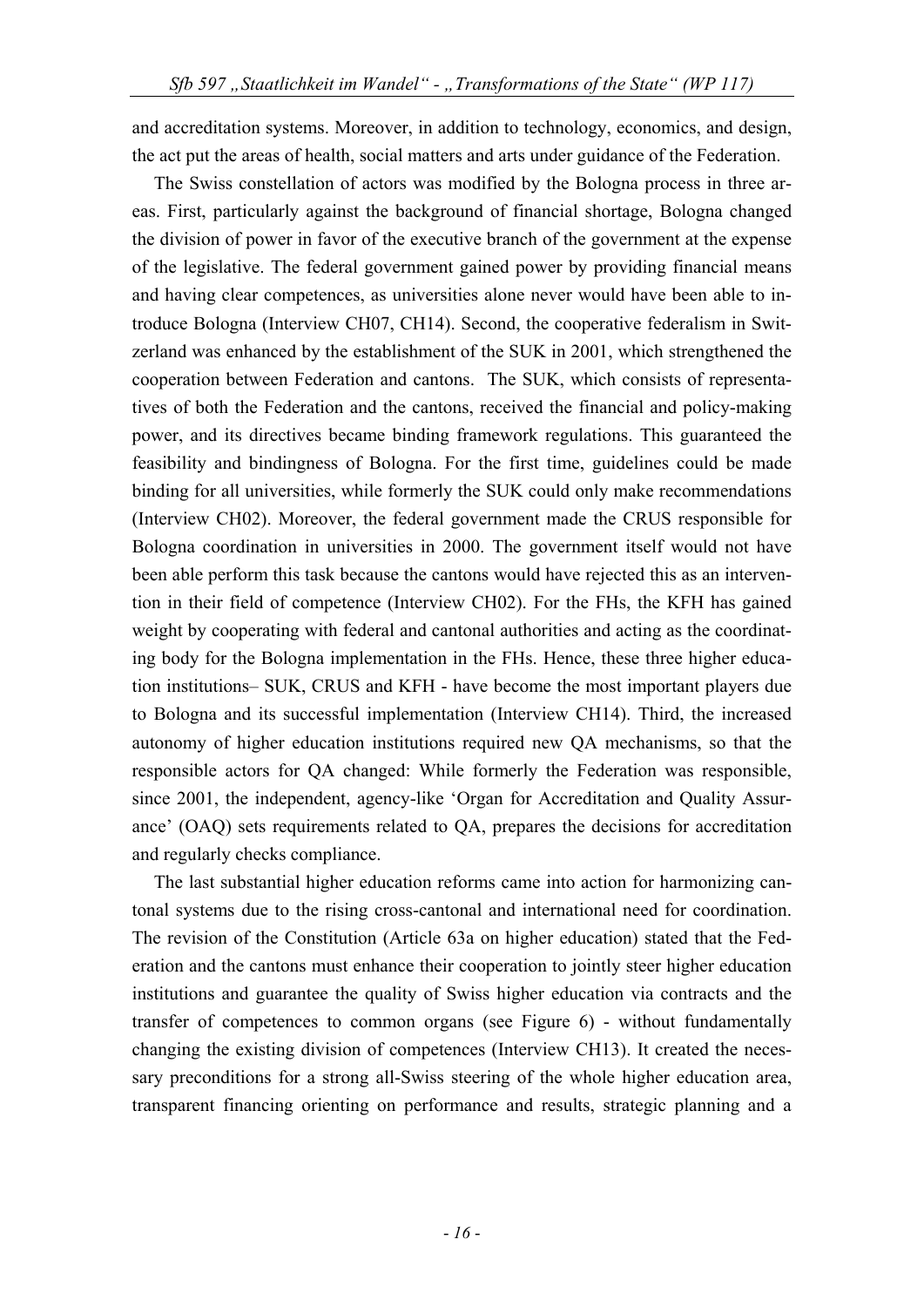better task sharing among higher education institutions.<sup>12</sup> In May 2006, the people and the cantons approved this revision in a referendum with a high majority.





Results I: Swiss Higher Education After Bologna

*Source*: own account

1

New legislative foundations were created for both the Federation and the cantons in order to implement the constitutional duty of simplified higher education steering. The Federal Law on Promotion and Coordination of Higher Education Institutions (HFKG) draft has produced high interest during its consultation process, as it will establish of a unitary Swiss Higher Education Landscape after its expected coming into force in summer  $2009$  (see Figure 6).<sup>13</sup> It is intended to guarantee quality, competitiveness, coherence and efficiency of the system. For this aim, it replaces the federal decrees for universities and FHs, and thus will be the Federation's only legal basis for the financial promotion of cantonal universities and FHs, and for the political steering of the whole Swiss higher education area together with the cantons. This facilitated steering helps to regulate the entire higher education sector uniformly. Parallel to and based on the federal law, a new intercantonal agreement, or concordat, on higher education is in preparation by the EDK. It will include intercantonal financing that is regulated today in two agreements for universities and FHS. The EDK gave this concordat in consultation at the beginning of 2009.

<sup>&</sup>lt;sup>12</sup> Online: http://www.sbf.admin.ch/htm/dokumentation/publikationen/grundlagen/factsheets/FS01 Hochschulsystem\_e\_2008.pdf , last access: 20 March 2009 and http://www.sbf.admin.ch/htm/themen/uni/hls\_de.html , last access: 20 March 2009.

<sup>&</sup>lt;sup>13</sup> Online: http://www.sbf.admin.ch/htm/themen/uni\_en.html , last access: 25 March 2009.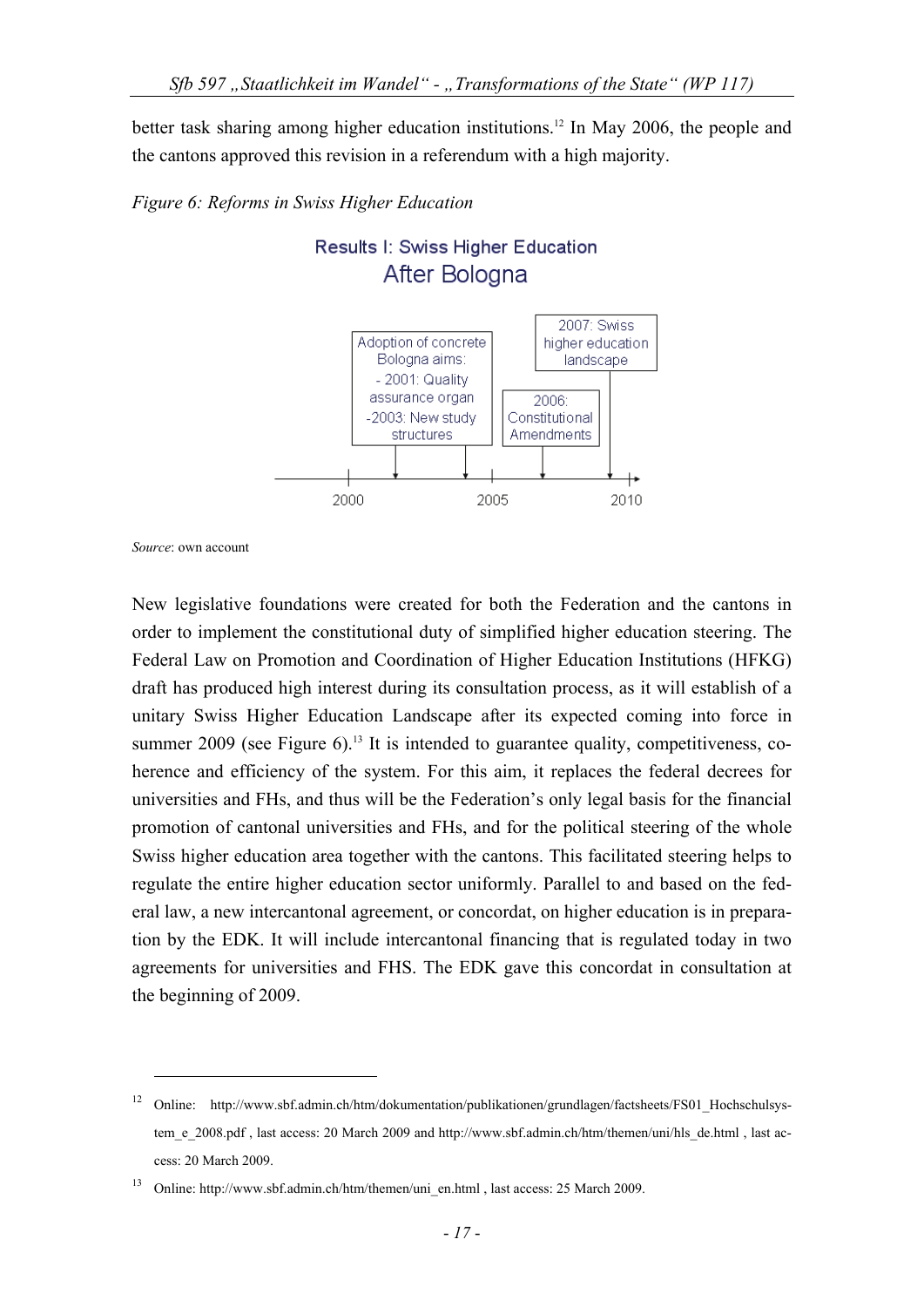#### **3.3 Comparing Reforms in Secondary and Higher Education**

This chapter set out to provide a picture of the political changes in Swiss secondary and higher education since the 1990s. It utilizes certain evidence that an unusually high number of comprehensive reforms were introduced in Swiss education. In the field of secondary education, changes were most striking in policy, and the least in politics: Policies changed with reforms consisting particularly in the intercantonal concordat HarmoS aiming at the harmonization of obligatory schooling by harmonizing structural benchmarks, and establishing education standards and language-regionally unitary curricula. According to the new educational constitution, not only the Federation and the cantons are bound to cooperate, but also the cantons among themselves (polity). Of course, changes in polity also involved changes in politics. Although responsibilities in the system did not change, the Federation was given more far-reaching competences in cases in which the cantons do not reach a solution.

Likewise, in higher education, the changes in policy were the greatest, in polity the least. Bologna-related reforms mainly consisted in the introduction of the two-tier study system, the ECTS, and a QA system in all cantons. Interestingly, while intending international harmonization, the international initiatives led to domestic harmonization: a more unitary Swiss education system has come into being. For polity, the new Constitutional Article on higher education aims to improve cooperation between the Federation and cantons by committing them to joint steering colleges and universities. Politics changed as new actors entered the scene, due to the establishment of the OAQ and the FHs, along with the KFH and the FH Council.

For the enactment of substantial reforms in Switzerland at the turn of the century, PISA and Bologna played a central role (Aprentas 2006). The international imperative of harmonization was furthered by intra-Swiss developments that expressed the increasing need for cross-cantonal coordination such as mobility issues. Interestingly, the contents of the reforms in the two educational sectors point in a similar direction. HarmoS and reforms implementing Bologna aim at harmonization of education standards, structures such as the length of study or schooling, and QA in the cantonal education systems. Consequently, the Swiss education system is becoming more unitary in both sectors. The trend towards domestic harmonization was even reflected in the appraisal of the educational Constitution of 2006 by the cantons and the people.

While the period from the 1980s well into the 1990s was determined by few changes, the amount and intensity of Swiss education reforms increased dramatically in the last decade. Consequently, reform activities can be divided into two periods, a rather passive and a highly active one. The cutting lines are the PISA study since 2000 and the Bologna process of 1999, which reveal the important role of international initiatives as catalysts of Swiss reforms.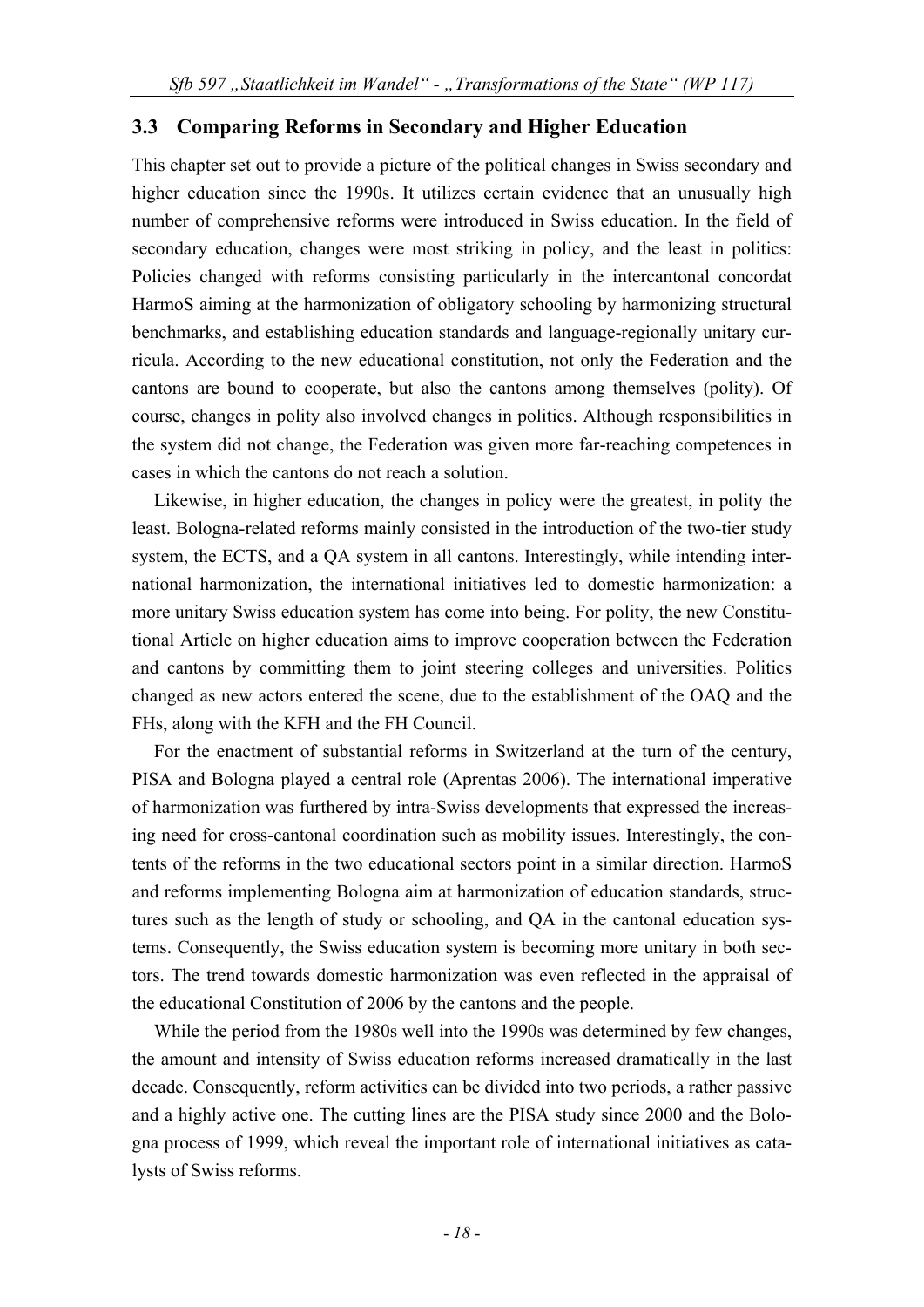#### **4 GOVERNANCE INSTRUMENTS OF INTERNATIONAL ORGANIZATIONS**

Even in a policy field like education that is skeptically defended against exogenous invasions, voluntary informal methods used by IOs can be successful in influencing the national level. The impact of IO governance instruments - used in the context of Bologna and PISA - on Switzerland was actually very high. These instruments do not directly change domestic policymaking, but are mediated by national transformation capacities such as veto players and nationally rooted guiding principles.

#### **4.1 The Influence of PISA on Secondary Education**

For the introduction of latest Swiss secondary education reforms the influence of PISA was decisive. Lacking authority in education, the OECD cannot enforce its aims but it can use the various soft governance instruments at hand to influence its member states. Standard setting in its soft form recommends a certain behavior and concrete objectives. By providing comparative data, benchmarks and rankings, PISA creates a normative pressure by enhancing the competition and performance orientation. The introduction of education standards to monitor outcomes was furthered by PISA and institutionalized by regular education reports. For example, PISA brought this issue forward to enhance social mobility and integrate immigrants so that, in the context of HarmoS, the length of obligatory schooling was extended to also include the kindergarten level. In addition, the number of years in grammar schools was discussed to be diminished to prolong the number of years spent together by pupils of all tiers.

PISA is said to have the strongest form of influence via discursive dissemination, namely by means of conferences on PISA, HarmoS or the OECD's 'Centre for Educational Research and Innovation' (Interview CH08). This brought education back to the political agenda and put some topics in a new light, such as equity of chances, fairness, and possibilities of participation, which in turn changed national guiding principles. PISA triggered HarmoS by changing the historically evolved guiding principle of "being the best" into a more critical self-perception (Interview CH07, CH17), as well as towards more equality and equal opportunities in education. Social discrimination has turned out to be very high (Zahner/Moser et al. 2002), and one's position in the education system is still to a large extent 'inherited' due to the selective system. Thus, PISA helped to implement the principle of equal opportunity that is constitutionally guaranteed in Switzerland (Bundesverfassung der Schweizerischen Eidgenossenschaft 1999). Moreover, the economic rationale for education was introduced by PISA. Thus, the principles are based more on education as human capital than as a civil right (Interview CH05). As the international level started to influence Swiss principles, the old Swiss principle of performance returned, though it competes with various historic principles such as the myth of public schooling, equivalence of all teachers, and no free school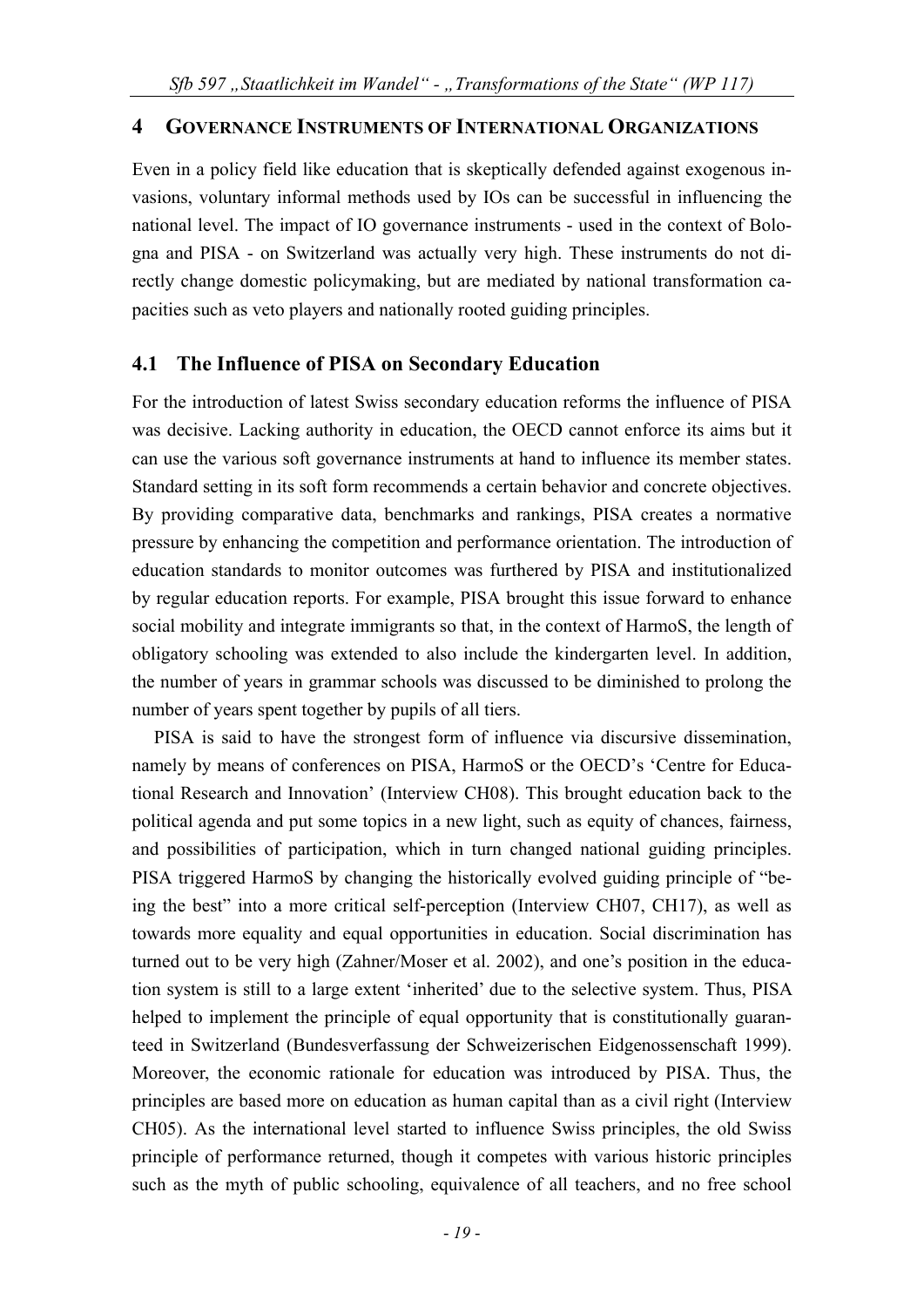choice. However, nowadays the individual, the free choice of school and competition have become more important (Interview CH15).

Governance by coordination is the precondition for providing comparative PISA results. By organizing expert conferences on PISA, the OECD shows best practices and rankings, and recommends measures to overcome national problems. Competition between countries was enhanced by the PISA ranking (Interview CH05). Acting as agenda setters, PISA and the referenda on HarmoS increased the significance of the education system in the national public perception and reestablished education as a topic on the political agenda (Interview CH08, CH18). International comparison as well as the fear of federal intervention led to HarmoS. The idea was, given the rising European mobility, to abolish sectionalism, and to understand education as federal task. In contrast, HarmoS was created because the EDK refused to make the task of education federal. This has indirectly to do with PISA, because Switzerland was not the best, it enhanced the pressure. Nevertheless, the actual pressure emerges because one wanted to avoid the federal solution (Interview CH6). In contrast, the IO governance instrument of financial means does not play a decisive role in the context of the PISA study because countries have to pay for the studies themselves and it is not desired that the OECD makes concrete corresponding demands to the countries.

The strongest veto player concerning HarmoS – the core reform inspired by PISA – is the Swiss People's Party, which is still intensively trying to hinder HarmoS by organizing referenda against it. It accuses the EDK - the traditional guardian of the diversity of the Swiss education system - of centralization of obligatory schooling and intervention into cantonal responsibilities. The main criticism is the school entrance age of now four years and extracurricular day care. Nevertheless, its referenda are not likely to be successful, as reforms are strongly needed (Interview CH13).

In sum, 'PISA was considered a salvation by most policy actors' (Interview CH07), as it was highly responsible for Swiss secondary education reforms by demonstrating necessary improvements in the system and providing examples of best practice of other countries. The OECD was able to further its interests effectively by disseminating ideas and setting standards. Its recommendations affected not only educational policy making, but also indirectly social policy, for example by stressing support for immigrant students. Although some reforms triggered by PISA had been discussed for a long time, the PISA impetus triggered the breakthrough: 'The OECD influence is comparable with a consultancy that is called to corroborate decisions from abroad that were already made.' (Interview CH18).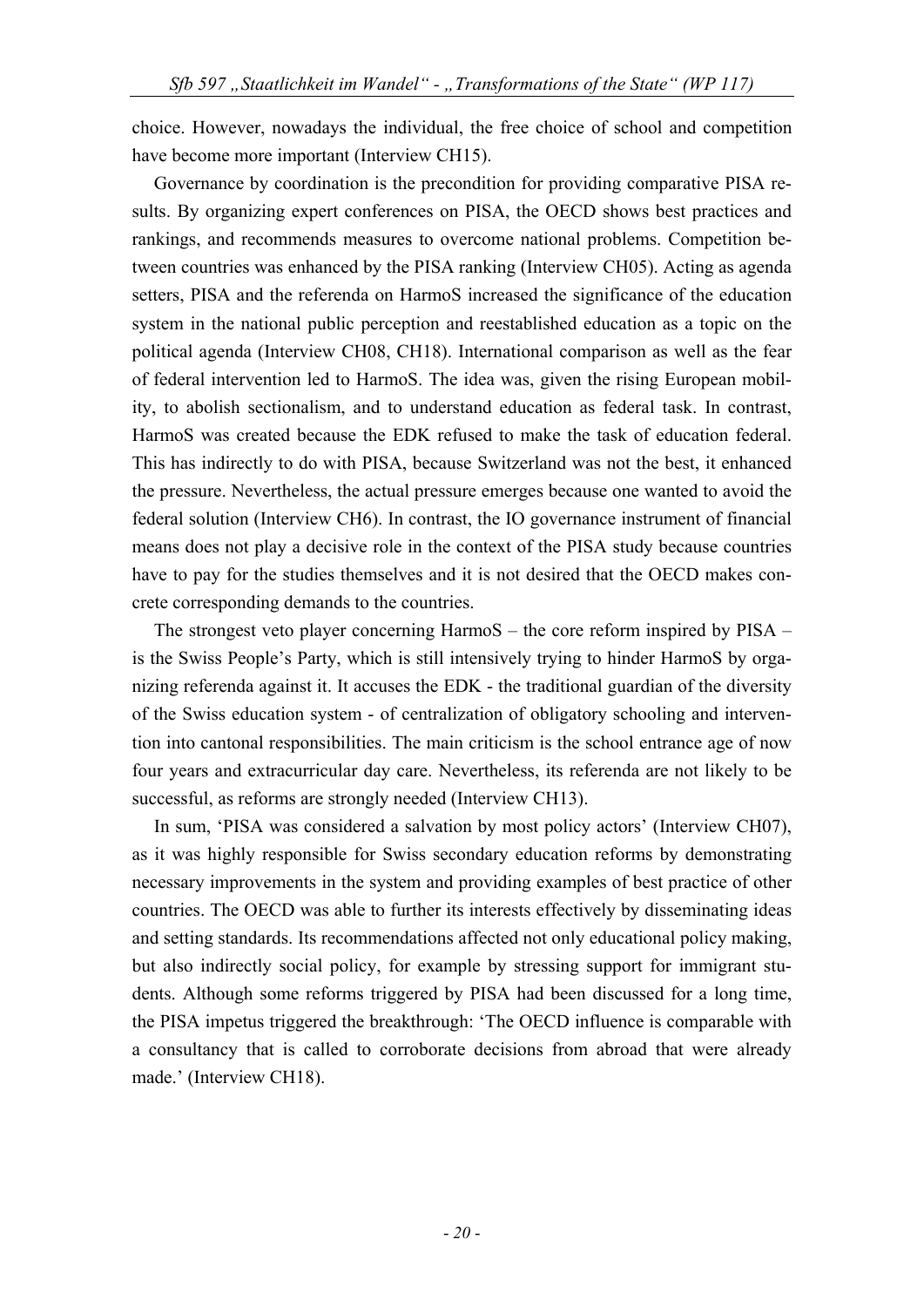#### **4.2 The Influence of Bologna on Higher Education**

Bologna is perceived to be 'the biggest reform since Humboldt' in Switzerland (Interview CH02), particularly due to its ability to simultaneously foster both international and intra-Swiss harmonization of structures and goals. Its power cannot be explained without referring to the European Commission. The international actor had to enter the 'forbidden' area of national higher education very delicately or 'crabwise', as it does not have any legal competences or coercive mechanisms in education towards the signatory states of Bologna. Moreover, Switzerland - as a non-EU member - would have repelled direct intrusion in this domain. Hence, the Commission as a BFUG member exerted indirect influence via soft governance instruments to release transformations in the Bologna countries that would build the European Higher Education Area (Borrás/Conzelmann 2007).

As a voting member in the Bologna Follow-Up Group (BFUG), the Commission contributed to the Bologna Stocktaking exercise through the contributions of the Eurydice network producing country analysis and comparative overviews. Via Bologna, the Commission provides a platform for the international and national discussion of educational topics, thus spreading international policy models via transnational communication and policy learning in the Bologna countries. The Bologna seminars, in particular, reveal the importance of this instrument of discursive dissemination. By making diverse recommendations and circulating publications that were used as terms of reference for the reconstruction of the Swiss higher education system, the Commission influenced domestic policy making. For instance, it disseminated the idea of stressing competition and economic effects of education, so that focus was placed on QA. The implementation of the aim of employability was realized by introducing the new study structures. Bologna spread the consciousness for the importance of QA and for education as a means for reaching economic aims, particularly regarding labor market issues and employability. The EU's orientational framework in the context of Bologna is primarily economic (Ciccone/de la Fuente 2002) and conceptualizes education as 'wealth of nations' or 'human capital'. Education is regarded as a means for furthering the labor market and labor mobility. The Swiss principles did not completely match this framework as explored earlier. Informal veto players were the student associations that feared a potential higher impact of employer associations, while professors regard the aim of employability positively. However, Swiss principles finally were made compatible by the EU via the instrument of discursive dissemination to enable the spreading of their aims. This paved the path for the integration of Bologna aims into the Swiss tradition, and led to far-reaching reforms.

Via Bologna, the Commission participates in setting standards that establish a definite set of aims for higher education based on which the Swiss system has been trans-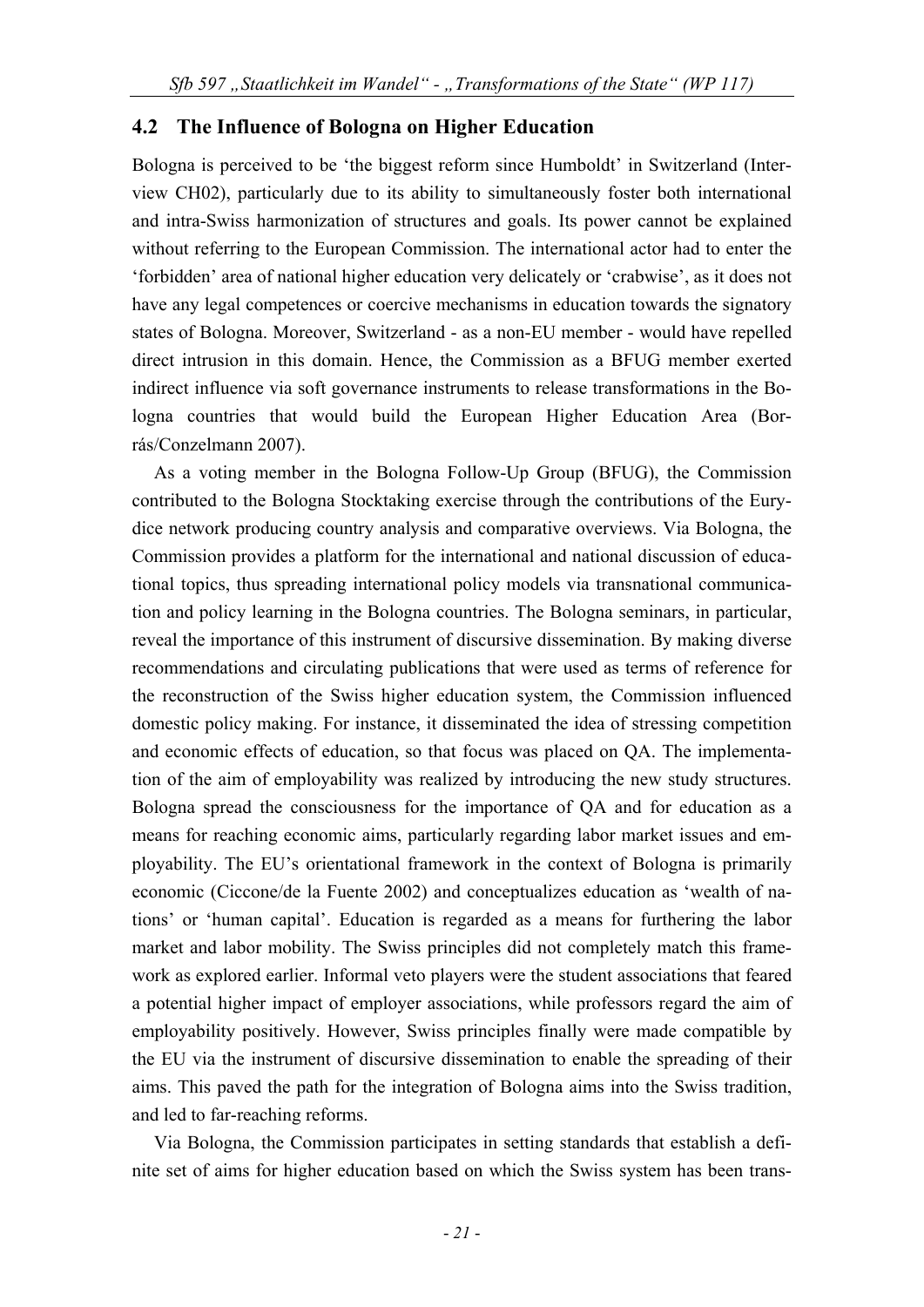formed, such as the Bachelor/ Master structure, QA standards, mobility enhancement, modularization, ECTS, and mutual recognition of study degrees. For QA, the 'European Standards and Guidelines of Quality Assurance' were adopted and specific European trends were discussed (ENQA 2005). The Bologna ideal of enhancing employability and quality of higher education institutions by accreditation and evaluation reveals a greater focus on the labor market and international competitiveness than on education as a cultural asset. Hence, it does not match the Swiss guiding principle of Humboldt's ideal of unity of teaching and research, and thus provides potential for change. The new evaluation of teaching may change the role of actors and enhance the power of the 'customers', here students (Interview CH04, CH06)

The European Commission as a Bologna member was successful in creating benchmarks. This is a case of the instrument of coordinative activities through executive surveillance, which is particularly significant due to the low Swiss involvement with the EU. The use of the Bologna reports as a means of voluntary and legally non-binding benchmarking increased the importance of the EU in Swiss higher education. In general, the role of the Commission was central, because without its coordination, and also financing, Bologna would not have 'survived'. However, the importance of the provision of financial means and technical assistance does not particularly apply to Switzerland.

A high number of veto players such as the people and cantons, federalism, direct democracy and consociationalism complicate Switzerland's cooperation with international actors dealing with Bologna. How can the low resistance of veto players to the strong penetration of Bologna into the domestic education system be explained? First, pressure stems from the broad participation of the surrounding EU countries, in particular because Switzerland is isolated as a non-EU member (Riklin 1995). Thus, veto players regarded a high degree of adaptation to Bologna as necessary to make the Swiss education system compatible with those of other European countries (Interview CH06, CH14). Second, there is a strong need for reforms in universities. Bologna was strategically exploited by domestic actors as a vehicle to implement other reforms that were controversial or overdue such as the reform of teaching, in order to overcome the gridlock of the 1980s and 1990s (Interview CH7). Education political actors used the 'international argument' of Bologna (Gonon 1998) as a reference point for legitimizing policy making initiatives (Moravcsik 1999).

#### **4.3 Comparison of Governance Instruments of the OECD and the EU**

With the diverse governance instruments used in the context of PISA and Bologna, the OECD and the EU have triggered a wave of reforms in Swiss secondary and higher education in the last decade. Parallels in both educational sectors exist with regard to these instruments: Of all instruments, discursive dissemination by establishing ideas and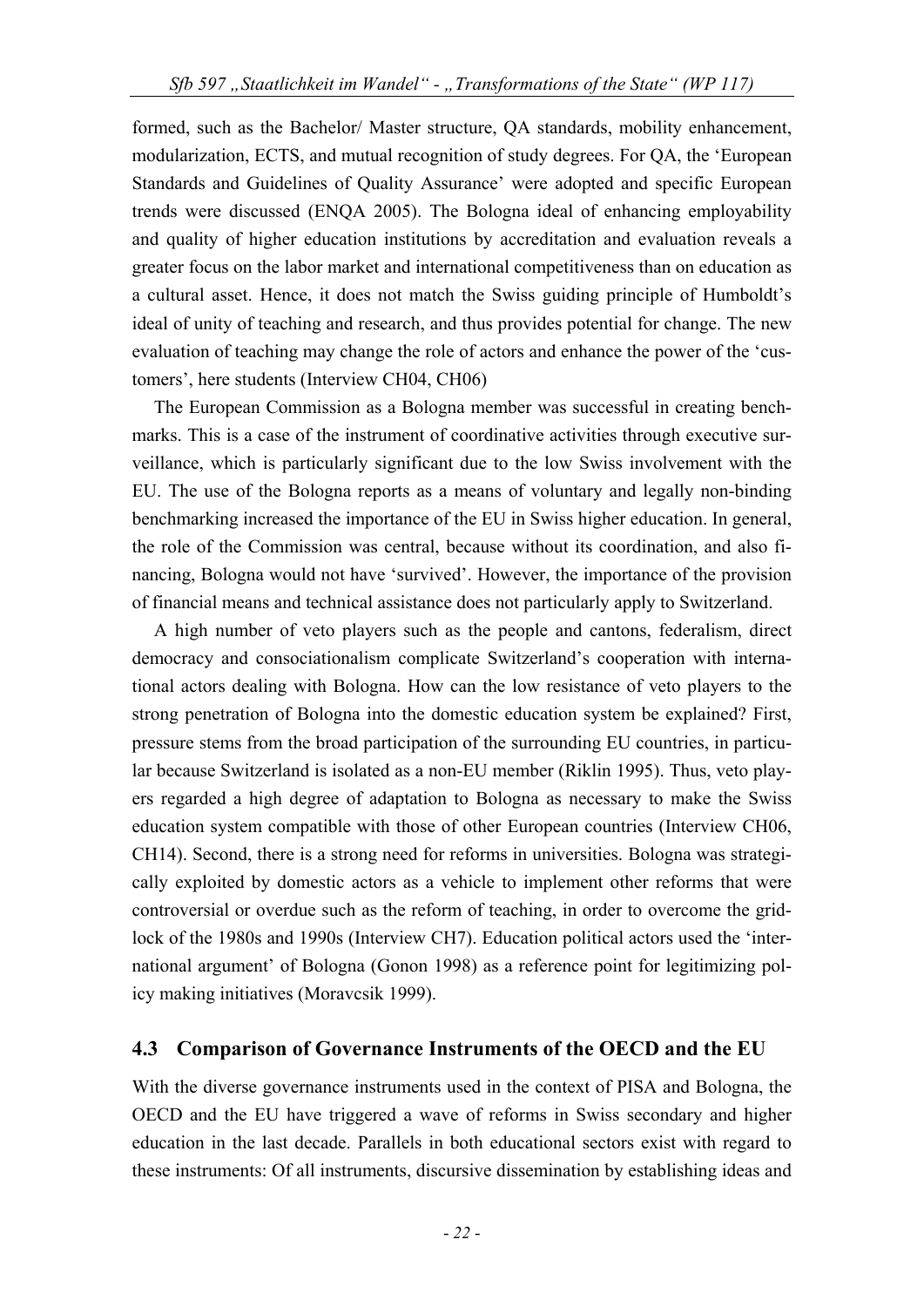knowledge, and educational standard setting influenced Swiss policy making the most. Coordinative activities are also quite important, while the impact of technical assistance and financial means was found to be rather negligible.

PISA and Bologna provide a platform for the international and national discussion and discursive dissemination of educational issues. International best practice models are spread in the participating countries by means of policy learning and transnational communication. In secondary education, PISA is part of a program of indicators which provides OECD countries with periodically comparative data on resources and the performance of their education systems. This implies that internationally comparative studies and identification of best practice may trigger transnational collective learning processes, such as in PISA and HarmoS seminars, and thus may enhance national education steering and provision. In higher education, the creation of educational guidelines through discursive dissemination is reflected mainly in Bologna seminars, which are viewed by interviewees as a central driving force for the Swiss implementation of Bologna. The instrument of standard setting with its dominant function of prescribing behavior such as OECD benchmarks in the case of PISA proved to be highly influential on the Swiss secondary education reform process. In higher education, informal standards by prescribing behavior were set via Bologna and its follow-up conferences by the European Commission, to be achieved until 2010. For instance, in the FH sector, Switzerland adapted completely to the 'European Standards and Guidelines of Quality Assurance' (ENQA 2005). The IO governance instrument of coordinative activities through executive surveillance is a decisive driving factor, for example in the OECD peer reviewing process. The European Commission plays a vital role for Switzerland in coordinating Bologna due to the rather weak contacts of Switzerland with EU countries in educational matters. As Swiss support structures are very sophisticated, the governance instrument of financial means through transfer payments does not play a big role in secondary and higher education. Switzerland itself finances the implementation of PISAinduced reforms, and provides the organization and data collection for the respective PISA Study. In higher education, the governance instrument of financial incentives in form of transfer payments, such as EU project financing, was found to be rather indecisive. However, the financing of Bologna by the EU has been indispensable for the progress of the European Higher Education Area.

In both sectors, the strong impact of these IO governance mechanisms succeeded to prevail over Swiss reform-hindering transformation capacities in two regards. First, domestic veto players expected greater advantages by introducing reforms than by making use of their veto power because the adaptation to Bologna and PISA is highly relevant to the Swiss labor market and yields advantages for the small open economy surrounded by the EU market. Moreover, to overcome the long-standing reform backlog,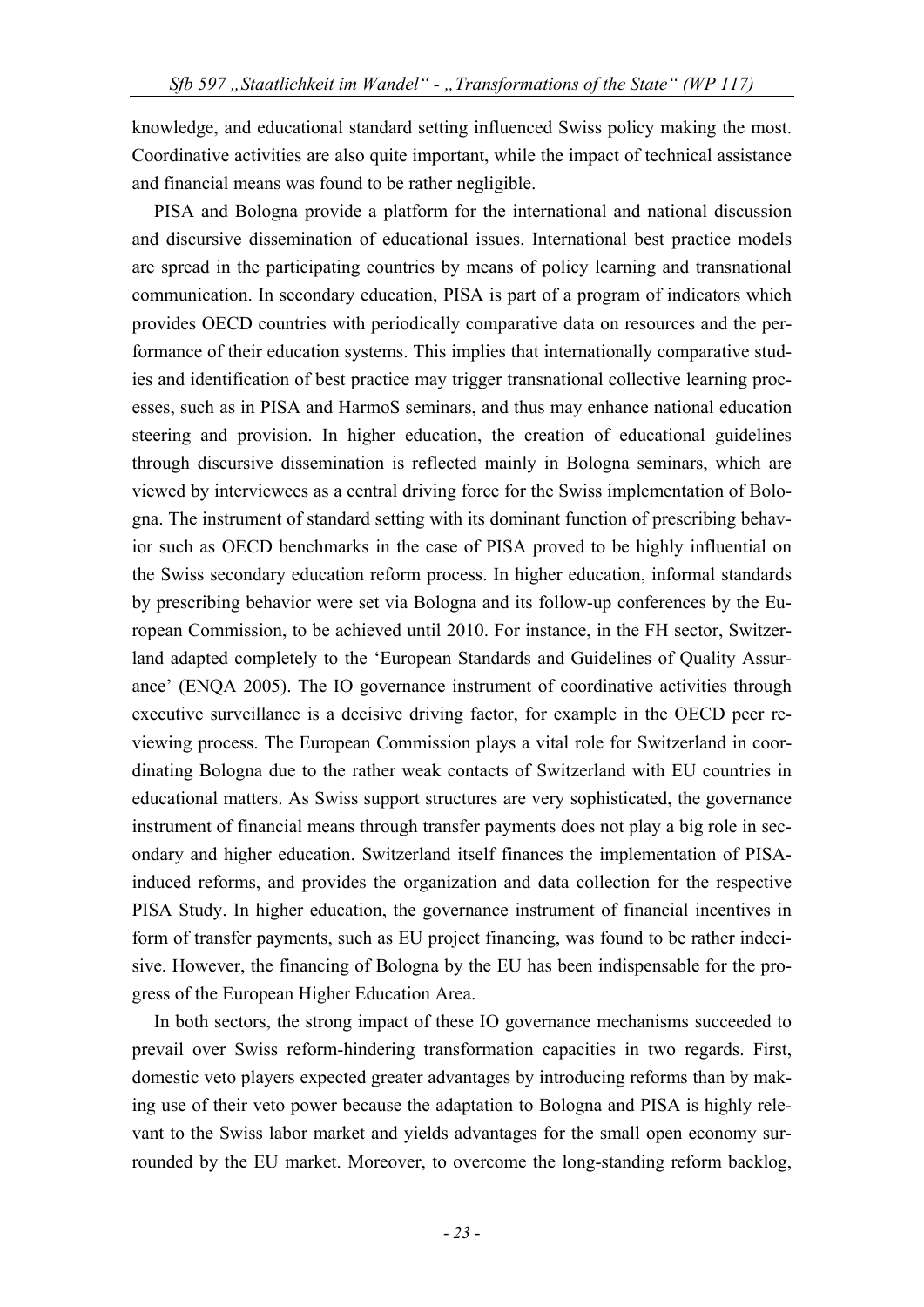veto players used the international initiatives strategically and justified domestic reforms by referring to international requirements. Second, the participation in the international initiatives converted domestic guiding principles towards the orientational frameworks of the IOs, which facilitated the implementation of the initiatives. Because of this special constellation of national and exogenous factors, a multitude of decisive reforms ended the backlog. Today, reforms induced by PISA and Bologna account for the majority of all Swiss education reforms since the late 1990s.

#### **5 CONCLUSION**

This paper demonstrated that core reforms in Swiss education policy making were triggered by the emergence of a third, international policy making level in the context of PISA and Bologna that entered the education political arena in the last decade. Despite its reform-obstructing institutional settings and its comparatively low level of involvement with IOs, Switzerland exhibited an extremely high degree of policy change in the last decade. Reforms were heavily inspired by Bologna and PISA, which provoked the use of QA measures and educational standards, and increased the autonomy of educational institutions. The all-Swiss orientation of these international standards even triggered an intra-Swiss harmonization of education policies and structures. The comparatively comprehensive adoption of the two international policy models altered actor constellations and led to both a high degree of international harmonization, particularly in the case of Bologna, and to the domestic unification of the heterogeneous cantonal policies and educational structures, notably in the context of PISA (Bieber 2010).

Internationalization has altered the education policy structure, in particular the relationship between the Federation and cantons, and triggered far-reaching reforms in Swiss education policy making that had been relatively stable for a long time. Hence, the international initiatives have played an unparalleled role in triggering overdue and controversial reforms. The PISA results led to the core reform project called 'HarmoS', which reveals that PISA insights are particularly important for a multicultural country like Switzerland. A recent OECD report on economic development in Switzerland underlines the special demographic and socio-cultural situation of Switzerland, whose students are comparatively heterogeneous in terms of language and culture, and are often from migrant families background (OECD 2007). Thus, PISA information on Swiss student performance may help to foster the integration of students at the end of their obligatory schooling time into the labor market. Likewise, the impact of EU instruments used in the context of Bologna was enormous. Bologna and the European Commission together were important forces driving education reforms in Switzerland. IO membership did not turn out to matter: EU influence on Bologna is high as it codetermines – as its main financial contributor – its goals and thus exerts indirect influence on Switzer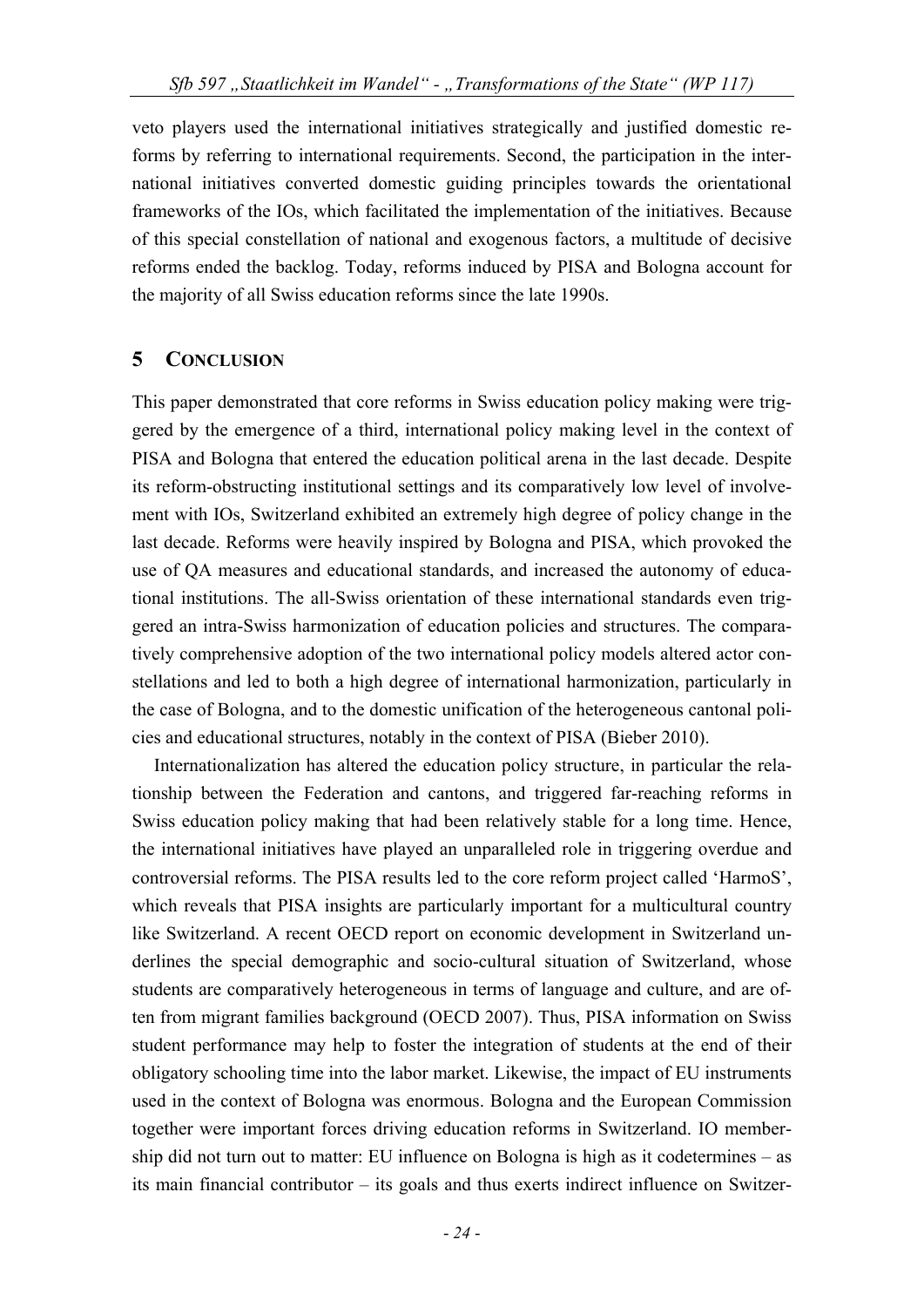land via Bologna. As demonstrated by the ideal implementation of Bologna aims in Switzerland, the participation in the European Higher Education Area is highly relevant to the country in terms of international mobility, competitiveness, and scientific exchange. Thus, European integration of Swiss education constitutes the basis for its integration in other policy fields, such as economics and labor (Armingeon 1999), as Bologna membership is the ticket to the EU labor market.

The two IOs were successful in furthering their aims in education: The impact of soft IO governance instruments outstripped the conservative effects of national transformation capacities. For two reasons, they did not hinder far-reaching developments in Swiss education policy. First, this was due to the high interrelation of introduced reforms with global labor market exigencies. Despite not being an EU member, Switzerland depends on the compatibility of its education system with those of the EU. Moreover, the cooperation of veto players was due to the long backlog of reforms. They were convinced of the need for change or did not want to be blamed for hindering necessary reforms. Hence, the results did not confirm the assumption of the theoretical framework arguing that veto players lower the possibility of domestic reform. Second, as hypothesized in the theoretical framework, there is a nonlinear relationship between misfit and change: a medium misfit maximizes the chance for change while a total fit or misfit does not promote reforms. Swiss change was furthered by the moderate degree of institutional misfit of the IOs' orientational frameworks and domestic guiding principles (Börzel 2003: 6).

In sum, the results of the empirical study on internationalization processes of Swiss education policy making are mainly inconsistent with the theoretical assumptions of Leuze/Brand et al. (2008). First, it was argued in this paper that the number of vetoplayers and points might reduce the possibility for reform in a country. However, although there are a high number of veto-players in Switzerland, they did not hinder reform. This result deviant from the original assumption may reveal the high need for reforms after the backlog in the 1980s and 1990s. However, further research should focus on the underlying motives for the passiveness of veto players. Moreover, the results beg for a more detailed examination of guiding principles. Particularly the literature on guiding principles and cultural accounts (Lepsius 1995, 1997) seems to be adequate for the analysis of ideas. I propose preliminarily that this may be seen due to the high need for reforms obvious to all stakeholders in education. Second**,** I found that the compatibility of international and domestic guiding principles in education of plays a multifaceted role in this case study. The OECD has a clear economic vision, while the EU also includes other perspectives next to its economic rationales.

The country case revealed that structural and ideational factors were not completely able to explain the high degree of change. In contrast, Switzerland's small size in combination with transnational communication, normative and competitive pressure proved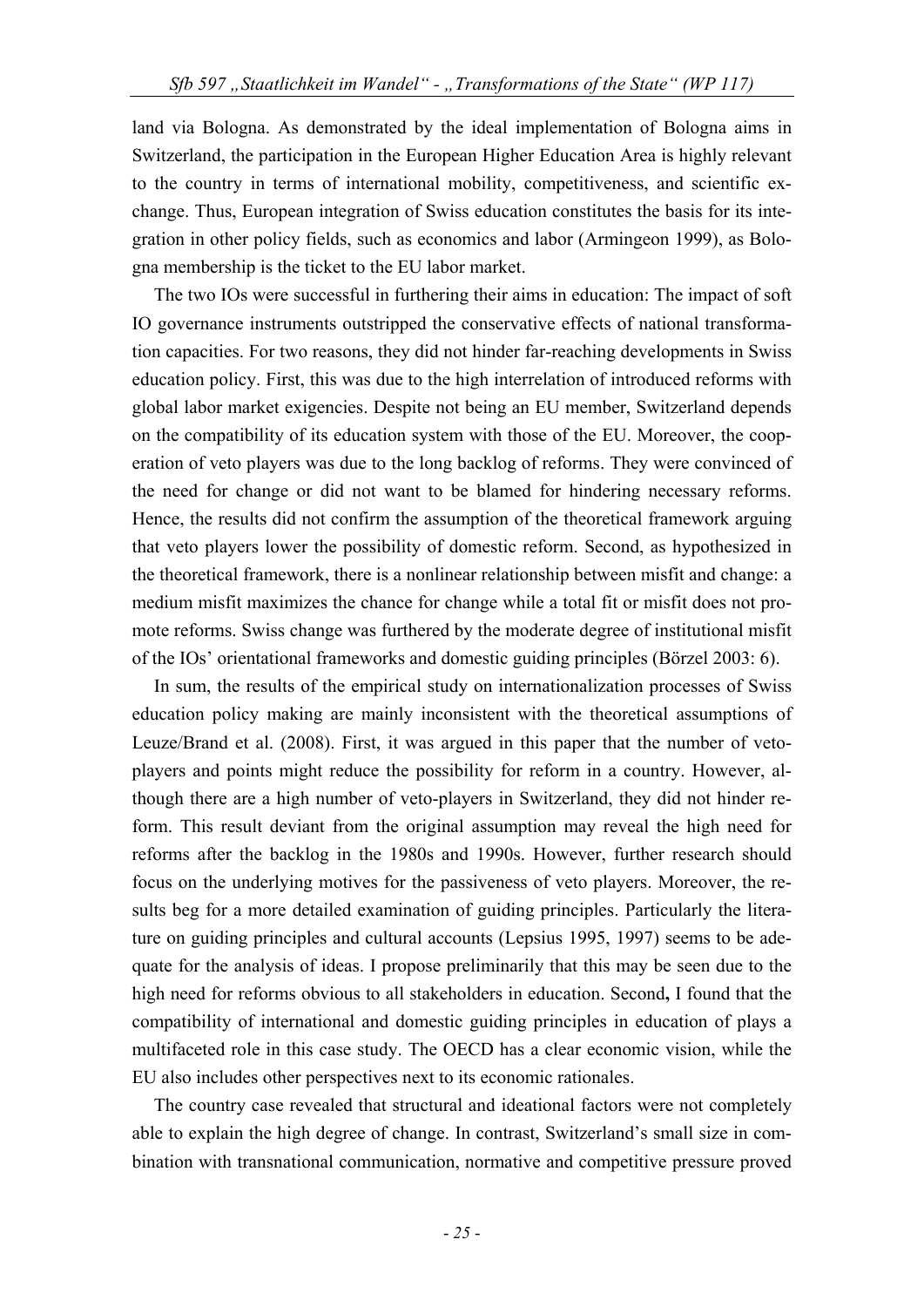to make it very adaptive to the international scene (Katzenstein 1993; Kux 1998). Therefore, further research on the influence of IO governance on national policy change may apply convergence theory (Knill 2005; Starke/Obinger et al. 2008) as well as research on small open economies (Armingeon/Emmenegger 2007).

As the transformation of Swiss educational statehood saw the light of day, political change in other countries is on the cards. However, there does not exist sufficient research yet to embed Switzerland in a bigger context of general reform developments in other countries. Quantitative research comparing many countries might help to assess if countries transform similarly under IO influence and thus converge. This would enhance the understanding concerning a possible convergence of education systems in the world.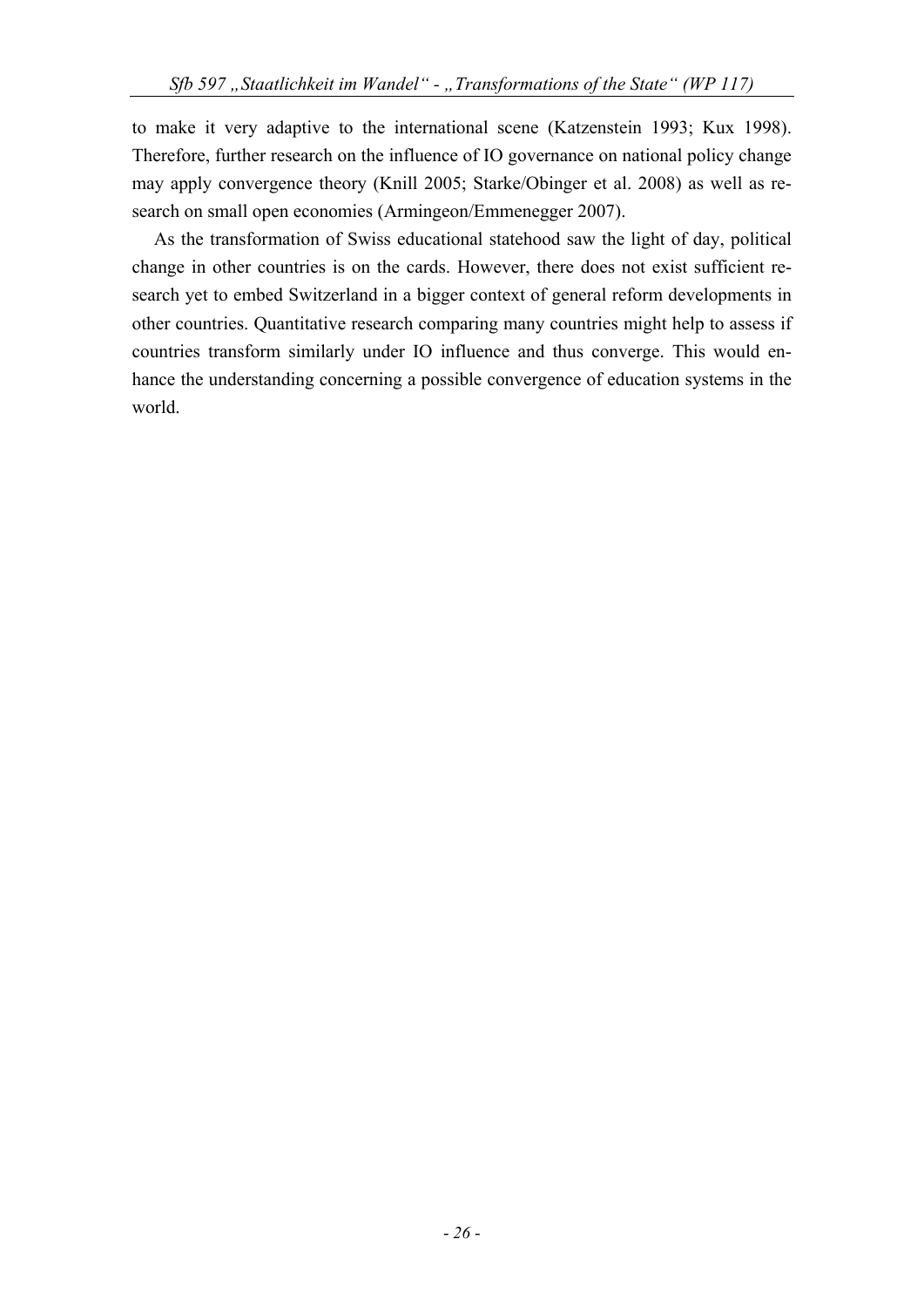# **6 INTERVIEWEES**

| Organization                                                                        | Acronym              | Date                            | Location             |
|-------------------------------------------------------------------------------------|----------------------|---------------------------------|----------------------|
| Swiss Society for Research in Education                                             | SGBF                 | 09. Apr 08 Neuchâtel            |                      |
| Commission for Science, Education and<br><b>Culture of the National Council</b>     | WBK NR               | 17. Apr 08 Bern                 |                      |
| Department of Higher Education of the<br>Education Directorate of the canton Zurich | <b>HSA</b><br>Zürich | 01. Apr 08 Zurich               |                      |
| Swiss Trade and Crafts Association                                                  | SGV                  | 02 Jun 08 Bern                  |                      |
| Organ for Accredtitation and Quality<br>Assurance                                   | <b>OAQ</b>           | 03 Jun 08 Bern                  |                      |
| <b>Federal Statistical Office</b>                                                   | <b>BFS</b>           |                                 | 10. Apr 08 Neuchâtel |
| <b>Swiss University Conference</b>                                                  | <b>SUK</b>           | 31. Mrz 08 Bern                 |                      |
| <b>Swiss Employers Association</b><br><b>Association of Swiss Enterprises</b>       | SAV<br>ECO           | 03. Jun 08<br>30. Mai 08 Zurich | <b>Bern</b>          |
| Service for Education Research                                                      | <b>SRED</b>          | 10. Jul 08                      | Genf                 |
| Education Directorate of the canton Zurich                                          |                      | BD Zürich 04. Apr 08 Zurich     |                      |
| Federal Office for Professional Education and<br>Technology                         | BBT                  | 03. Apr 08                      | Bern                 |
| Swiss Conference of Cantonal Ministers of<br>Education                              | EDK                  | 03. Apr 08 Bern                 |                      |
| Swiss Rectors' Conference of Universities of<br>Education                           | <b>COHEP</b>         | 06 Jun 08 Bern                  |                      |
| Swiss Conference of Cantonal Ministers of<br>Education                              | EDK                  | 03. Apr 08 Bern                 |                      |
| <b>Swiss Federation of Trade Unions</b>                                             | SGB                  | 08. Apr 08 Bern                 |                      |
| Commission for Science, Education and<br><b>Culture of the National Council</b>     | <b>WBK NR</b>        | 17. Apr 08 Bern                 |                      |
| Umbrella Association of Swiss Teachers                                              | LCH                  | 08. Apr 08 Biel                 |                      |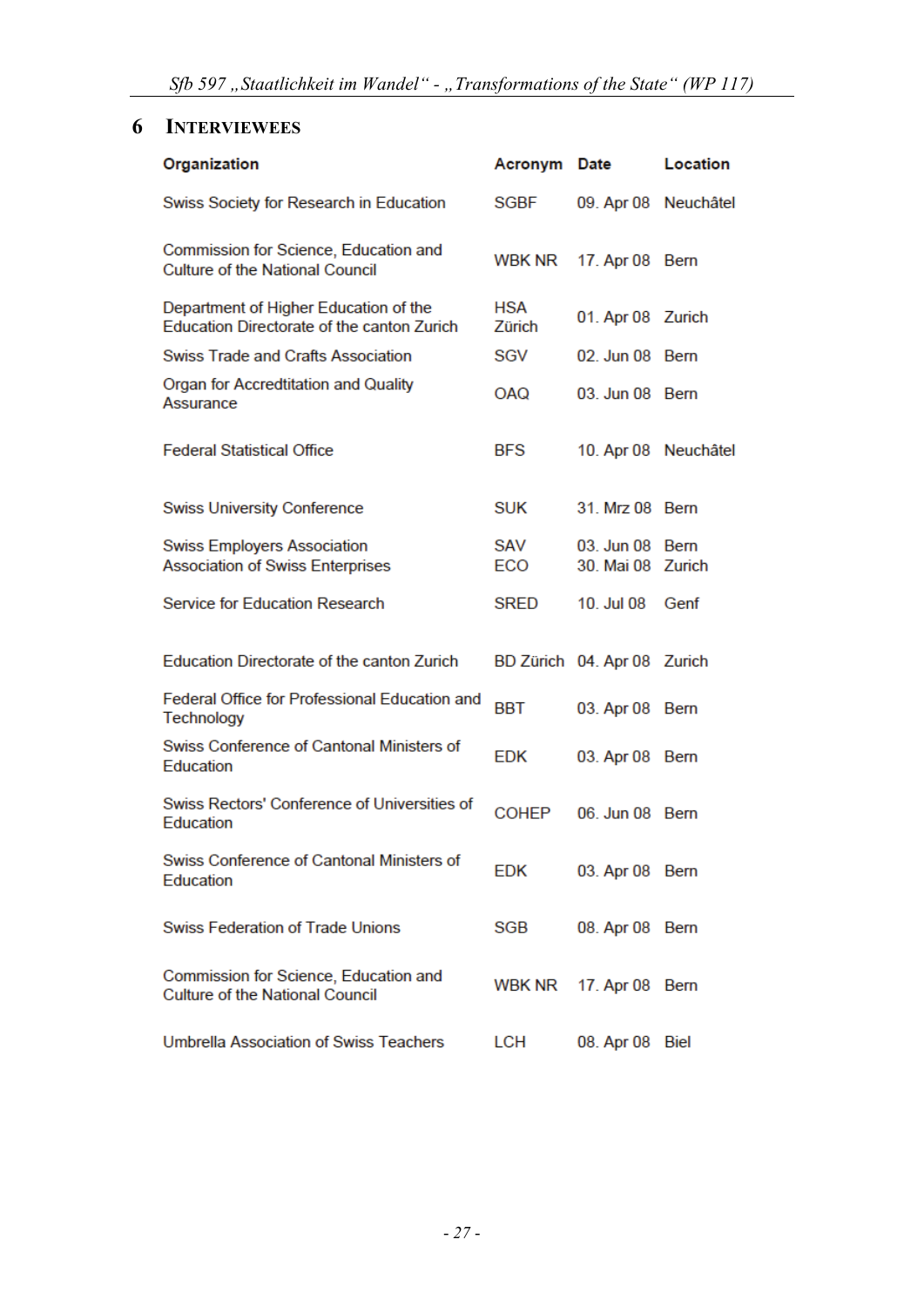|  |  |  | Sfb 597 "Staatlichkeit im Wandel" - "Transformations of the State" (WP 117) |  |  |  |  |  |  |  |  |  |
|--|--|--|-----------------------------------------------------------------------------|--|--|--|--|--|--|--|--|--|
|--|--|--|-----------------------------------------------------------------------------|--|--|--|--|--|--|--|--|--|

| State Secretariat for Education and Research SBF                      |             | 02. Apr 08           | Bern     |
|-----------------------------------------------------------------------|-------------|----------------------|----------|
| Swiss Science and Technology Council                                  | <b>SWTR</b> | 24. Apr 08           | Bern     |
| <b>Federal Statistical Office</b>                                     | <b>BFS</b>  | 10. Apr 08 Neuchatel |          |
| Rectors' Conference of the Swiss Universities CRUS                    |             | 02. Apr 08 Zurich    |          |
| Swiss Center of Coordination of Educational<br>Research               | <b>SKBF</b> | 02 Jun 08 Bern       |          |
| Rectors' Conference of the Swiss Universities<br>of Applied Sciences  | KFH         | 14. Apr 08 Lucerne   |          |
|                                                                       |             |                      |          |
| Organization                                                          | Acronym     | Date                 | Location |
| Directorate-General for Education and<br>Culture, European Commission | ЕK          | 17. Nov 08 Brussels  |          |
| Directorate-General for Education and<br>Culture, European Commission | ЕK          | 18. Nov 08 Brussels  |          |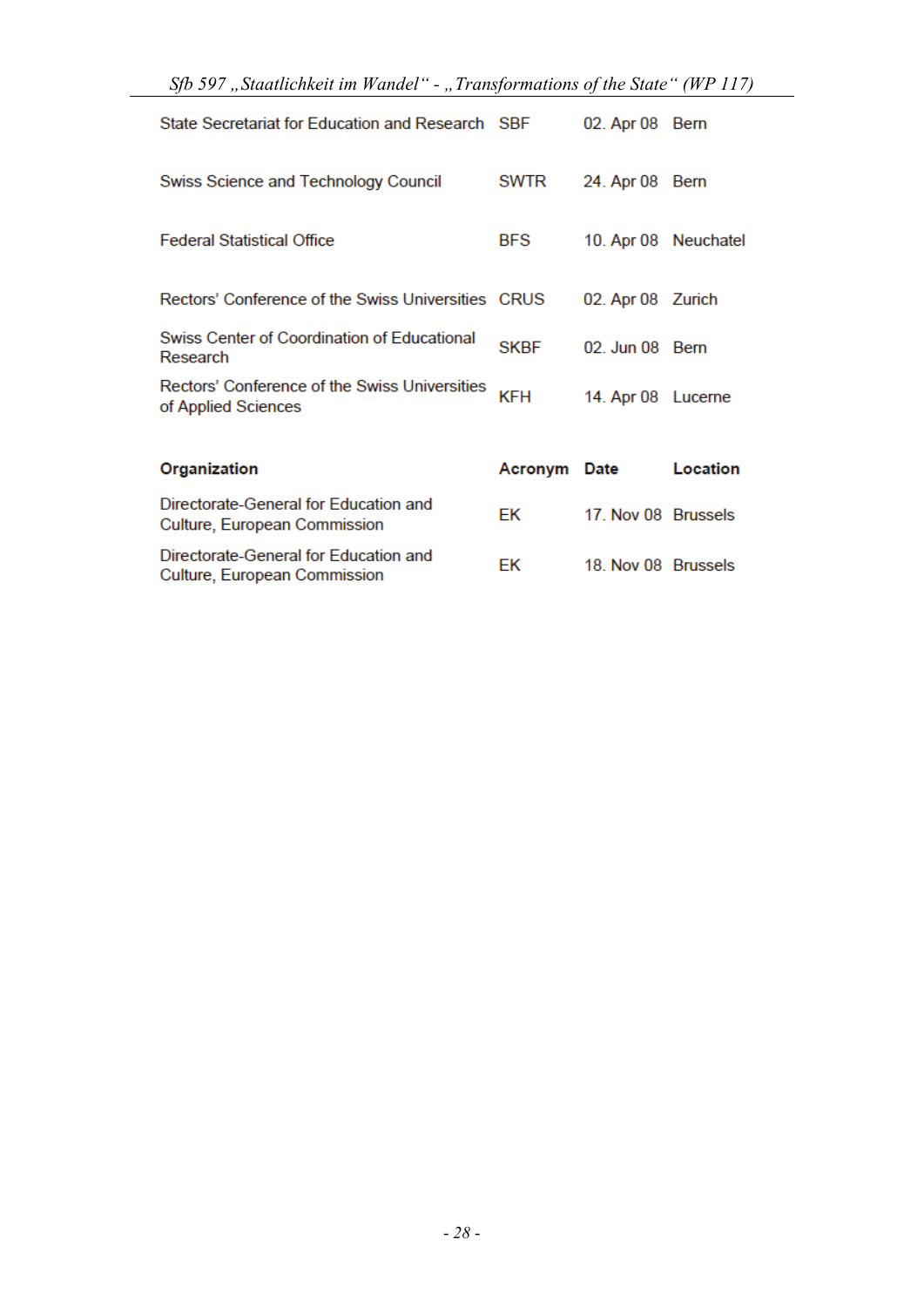#### **7 REFERENCES**

- Aprentas (2006) *Die Bildungsverfassung ist revidiert und nun? Harmonisierung des schweizerischen Bildungssystems. Jahresbericht 2006,* Basel: Aprentas.
- Armingeon, Klaus (1999) *Swiss labour market policy in comparative perspective, in* Ulrich Klöti and Katsumi Yorimoto (eds.) *Institutional change and public policy in Japan and Switzerland*, Zürich: IPZ, 179-194.
- Armingeon, Klaus and Patrick Emmenegger (2007) *Schweizer Wirtschaftspolitik: Erosion eines Models, in* Scholtz, Hanno and Michael. Nollert (eds.) *Schweizer Wirtschaft - ein Sonderfall?*, Zürich: Seismo Verlag, 175-207.
- Bache, Ian (2004) *Europeanisation and Higher Education: Towards a core curriculum in European Studies?,* Paper presented to the ESRC/UACES Study Group and Seminar Series on the Europeanisation of British Politics and Policy-Making, Sheffield: University of Sheffield.
- Bieber, Tonia (2010) *Playing the Multilevel Game in Education The PISA Study and the Bologna Process triggering Swiss Harmonization, in* Martens, Kerstin, Alexander-Kenneth Nagel, Michael Windzio and Ansgar Weymann (eds.) *Transformation of Education Policy. National Responses to the PISA Study and the Bologna Process,* Houndsmills: Palgrave.
- Börzel, Tanja A. (2003) 'How the European Union interacts with its Member States', *Reihe Politikwissenschaft. Political Science Series* (93) 1-22.
- Bogner, Alexander, Beate Littig and Wolfgang Menz (2005) *Das Experteninterview. Theorie, Methode, Anwendung,* Wiesbaden: VS Verlag für Sozialwissenschaften.
- Bologna Declaration (1999) 'Joint declaration of the European Ministers of Education. Convened in Bologna on the 19th of June 1999', Bologna: *The European Higher Education Area*.
- Bonoli, Giuliano and André Mach (2000) *Switzerland: Adjustment politics within institutional constraints, in* Fritz W. Scharpf and Vivien Schmidt (eds.) *Welfare and work in the open economy,* 131- 174.
- Borrás, Susana and Thomas Conzelmann (2007) 'Democracy, Legitimacy and Soft Modes of Governance in the EU: The Empirical Turn', *European Integration* 29(5) 531–548.
- Bundesverfassung der Schweizerischen Eidgenossenschaft (1999) *Verabschiedet am 18. April 1999,*  Bundesverfassung.
- Ciccone, Antonia and Angel de la Fuente (2002) 'Human Capital and Growth in a Global and Knowledge-Based Economy', *UFAE and IAE Working Papers, Unitat de Fonaments de l'Anàlisi Econòmica and Institut d'Anàlisi Econòmica* (562.03).
- Clark, Burton R. (1983) *The higher education system: Academic organization in cross-national perspective,* Berkeley, Los Angeles, London: University of California Press.
- Criblez, Lucien (2008) *Die neue Bildungsverfassung und die Harmonisierung des Bildungswesens, in*  Criblez, Lucien (eds.) *Bildungsraum Schweiz: historische Entwicklung und aktuelle Herausforderungen,* Bern: Haupt Verlag, 277-299.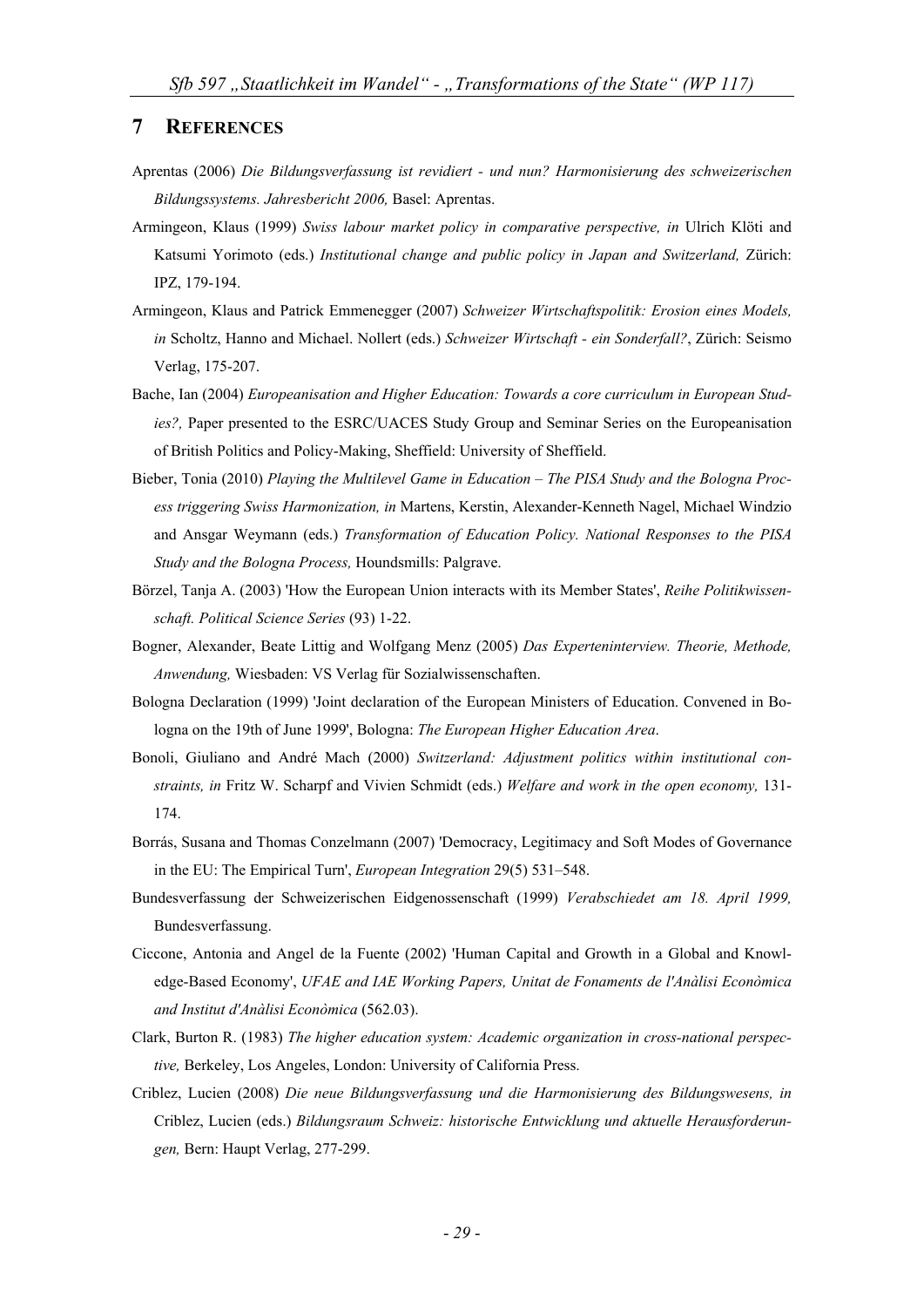- Dahrendorf, Ralf (1965) *Bildung ist Bürgerrecht. Plädoyer für eine aktive Bildungspolitik,* Hamburg: Nannen.
- Drezner, Daniel W. (2001) 'Globalization and policy convergence', *International Studies* 353–78.
- EDK (1970) *Konkordat über die Schulkoordination vom 29. Oktober 1970, in* EDK (eds.) *Interkantonale Zusammenarbeit im Bildungswesen. Rechtsgrundlagen,* Bern: EDK, 91-94.
- EDK (2004) *HarmoS. Zielsetzungen und Konzeption,* Bern: Schweizerische Konferenz der kantonalen Erziehungsdirektoren.
- EDK (2007) 'Interkantonale Vereinbarung über die Harmonisierung der obligatorischen Schule [HarmoS-Konkordat] vom 14. Juni 2007' (Online:http://www.edk.ch/d/EDK/Geschaefte/framesets/mainHarmo S\_d.htm, last access:1 June 2009).
- Eidgenössisches Volkswirtschaftsdepartment (2008) 'Wachstumsbericht 2008' (Online:http://www.newsservice.admin.ch/NSBSubscriber/message/attachments/11639.pdf, last access:31 March 2008).
- ENQA (2005) *Standards and Guidelines for Quality Assurance in the European Higher Education Area,*  Helsinki: European Association for Quality Assurance.
- Fachhochschulgesetz (1995) *Bundesgesetz vom 6. Oktober 1995 über die Fachhochschulen,* Schweizerische Eidgenossenschaft: FHSG.
- Fachhochschulrat EDK (2002) *Bologna Directives,* Bern: EDK.
- Fischer, Alex, Sarah Nicolet and Pascal Sciarini (2002) 'Europeanisation of a Non-EU Country: The Case of Swiss Immigration Policy', *West European Politics* 25(4) 143-170.
- Gonon, Philipp (1998) *Das internationale Argument in der Bildungsreform. Die Rolle internationaler Bezüge in den bildungspolitischen Debatten zur schweizerischen Berufsbildung und zur englischen Reform der Sekundarstufe II,* Bern, Berlin: Peter Lang.
- Hall, Peter A. (1993) *Policy Paradigms, Social Learning, and the State: The Case of Economic Policymaking in Britain*, *Comparative Politics* 25(3) 275-296.
- Hega, Gunther M. (1999) *Consensus Democracy? Swiss Education Policy Between Federalism and Subsidiarity,* New York: Peter Lang.
- Hega, Gunther M. (2000) 'Federalism, Subsidiarity and Education Policy in Switzerland', *Regional and Federal Studies* 10(1) 1-35.
- Hokka, Sanna, Johanna Kallo and Risto Rinne (2004) 'Too Eager to Comply?', *European Educational Research Journal* 3(2) 454-485.
- Horvath, Franz, Karl Weber and Martin Wicki (2000) 'International Research Orientation of Swiss Universities: Self-regulated or Politically Imposed?', *Higher Education* 40(4) 389-408.
- Jakobi, Anja P. (2009) *International Organizations and Lifelong Learning. From Global Agendas to Policy Diffusions*, Houndsmill: Palgrave.
- Katzenstein, Peter J. (1993) *Small states in world markets: industrial policy in Europe,* Ithaca: Cornell University Press.
- Kehm, Barbara M. and Ulrich Teichler (2007) 'Research on Internationalisation in Higher Education', *Journal of Studies in International Education* 11(3/4) 260-273.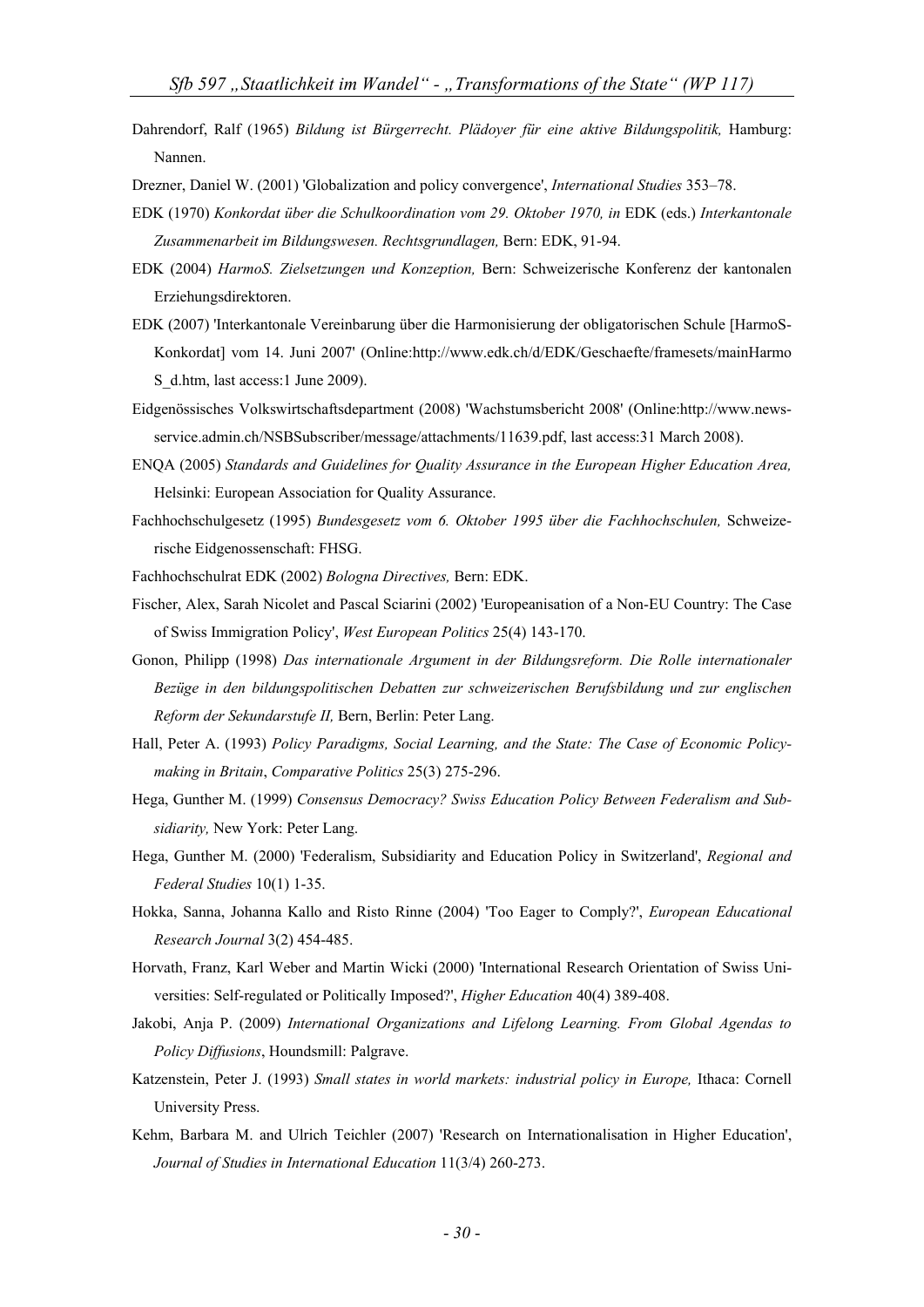- Knill, Christoph (2005) 'Cross-national policy convergence', *Journal of European public policy: Special issue* 12(5) 775-796.
- Kux, Stephan (1998) *Switzerland: Adjustment Despite Deadlock, in* Kenneth Hanf and Ben Soetendorf (eds.) *Adapting to European Integration: Small States and the European Union,* Addison-Wesley, 167-185.
- Lepsius, Rainer M. (1995) *Institutionenanalyse und Institutionenpolitik*, *in* Britta Nedelmann (ed.) *Politische Institutionen im Wandel*, Opladen: Westdeutscher Verlag, 392-403.
- Lepsius, Rainer M. (1997) *Institutionalisierung und Deinstitutionalisierung von Rationalitätskriterien, in* Gerhard Göhler (ed.) *Institutionenwandel*. Opladen: Westdeutscher Verlag, 57-69.
- Leuze, Kathrin, Tilman Brand, Anja P. Jakobi, Kerstin Martens, Alexander Nagel, Alessandra Rusconi, Ansgar Weymann (2008): Analysing the Two-Level Game. International and National Determinants of Change in Education Policy Making. TranState Working Paper No. 72. Bremen: Sfb 597 "Staatlichkeit im Wandel", University of Bremen.
- Maradan, Olivier and Max Mangold (2005) 'Bildungsstandards in der Schweiz. Das Projekt HarmoS', *PH Akzente* (2) 23-27.
- Martens, Kerstin and Dennis Niemann (2009) *Governance by comparison how ratings and rankings can impact national policy-making in education?, Paper presented at the International Studies Association Conference, February 15-18th.* New York.
- Martens, Kerstin and Klaus Dieter Wolf (2006) 'Paradoxien der neuen Staatsräson: die Internationalisierung der Bildungspolitik in der EU und der OECD', *Zeitschrift für internationale Beziehungen* 13(2) 145-176.
- Martens, Kerstin and Michael Brüggemann (2006) 'Kein Experte ist wie der andere Vom Umgang mit Missionaren und Geschichtenerzählern', *"Staatlichkeit im Wandel", Bremen SFB 597, TranState Working Paper* (39).
- Meuser, Michael and Ulrike Nagel (2004) *ExpertInneninterview, in* Becker, Ruth and Beate Kortendieck (eds.) *Handbuch Frauen- und Geschlechterforschung. Theorie, Methoden, Empirie,* Wiesbaden: VS Verlag für Sozialwissenschaften, 326-329.
- Moravcsik, Andrew (1999) *The Choice for Europe. Social Purpose and State Power from Messina to Maastricht,* London: Cornell University Press.
- Nagel, Alexander, Tonia Bieber, Anja Jakobi, Philipp Knodel, Dennis Niemann and Janna Teltemann (2009) 'Measuring Transformation: A Mixed-Method-Approach to the Internationalization of Education Politics', *TranState Working Papers, Collaborative Research Center 597, University of Bremen*  (83).
- OECD (2007) 'Economic survey of Switzerland' (Online:http://www.oecd.org/document/1/0,3343,en\_ 2649 33733 39566053 1 1 1 1,00.html, last access:11 June 2009).
- OECD (2008) *Kompetenzmessung bei 15-Jährigen. Piloterhebung für den vierten Zyklus,* Neuchatel: Bundesamt für Statistik.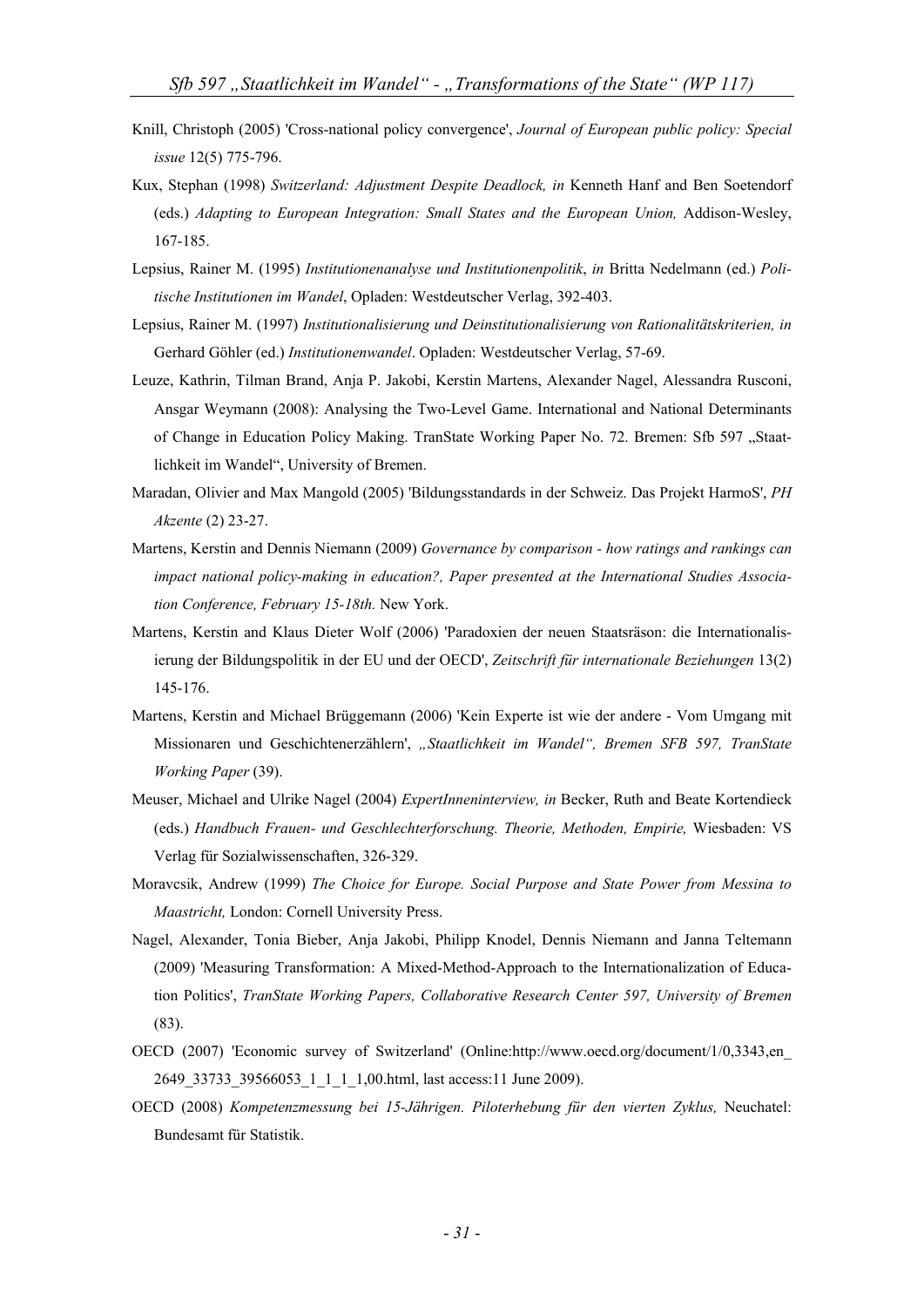- Organisation for Economic Cooperation and Development (OECD) (1992) *Education at a Glance. OECD Indicators,* Paris: OECD.
- Osterwalder, Fritz and Karl Weber (2004) 'Die Internationalisierung der föderalistischen Bildungspolitik', *Schweizerische Zeitschrift für Bildungswissenschaften* (1) 11-32.
- Putnam, Robert (1988) 'Diplomacy and domestic politics: the logic of two level games', *International Organization* 42(3) 427-460.
- Riklin, Alois (1995) 'Isolierte Schweiz. Eine europa- und innenpolitische Lagebeurteilung', *Swiss Political Science Review* 1(2-3) 1-26.
- Ryhn, Heinz (2009) *Evaluation im Bildungsbereich in der Schweiz, in* Widmer, Thomas, Wolfgang Beywl and Carlo Fabian (eds.) *Evaluation. Ein systematisches Handbuch,* Wiesbaden: VS Verlag, 182-192.
- Scharpf, Fritz W. (1988) 'The Joint Decision Trap. Lessons from German Federalism and European Integration', *Public Administration* (66) 239-278.
- Scharpf, Fritz W. (2006) 'The Joint-Decision Trap Revisited', *Journal of Common Market Studies* 44(4) 845-864.
- Schweizerischer Gewerkschaftsbund (2007) 'PISA zum Dritten Mathe topp, Lesen flop' (Online:http://www.presseportal.ch/de/pm/100003695/100550715/schweizeris, last access:19 June 2009).
- Sciarini, Pascal, Alex Fischer and Sarah Nicolet (2004) 'How Europe hits home: evidence from the Swiss case', *Journal of European Public Policy* 11(3) 353-378.
- SBF/ BBT (2008) *Bologna Process. National Report 2005-2007. Switzerland*.
- SKBF (2006) *Bildungsbericht Schweiz 2006,* Aarau: SKBF.
- Starke, Peter, Herbert Obinger and Francis G. Castles (2008) 'Convergence Towards Where: In What Ways, If Any, Are Welfare States Becoming More Similar?', *Journal of European Public Policy* 15(7) 975-1000.
- Stöckling, Hans Ulrich (2005) 'PISA und Benchmarking als Chance für die Bildungspolitik?', *Die Volkswirtschaft. Das Magazin für Wirtschaftspolitik* (4) 25-28.
- SUK (2003) *Richtlinien für die koordinierte Erneuerung der Lehre an den universitären Hochschulen der Schweiz im Rahmen des Bologna-Prozesses (Bologna-Richtlinien) vom 4. Dezember 2003,* Bern: Schweizerische Universitätskonferenz.
- Zahner, Claudia, Urs Moser, Claudia Brühwiler, Maja C. Vellacott, Maja Huber, Tina Malti, Erich Ramseier, Stefan C. Wolter and Michael Zutavern (2002) *Für das Leben gerüstet? Die Grundkompetenzen der Jugendlichen – Nationaler Bericht der Erhebung PISA 2000,* Neuchatel, Bern: Bundesamt für Statistik, Schweizerische Konferenz der kantonalen Erziehungsdirektoren.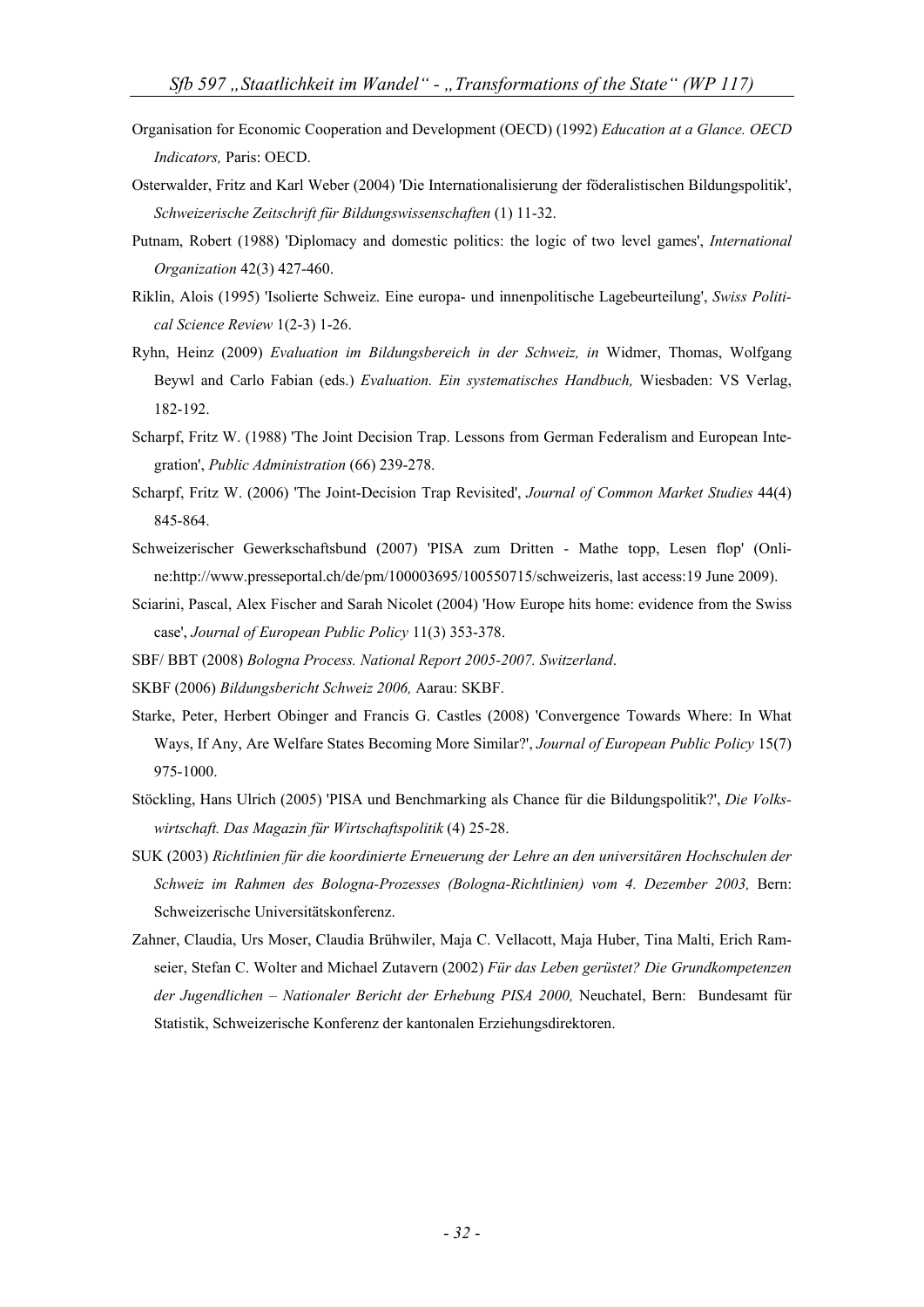# **8 ABBREVIATIONS**

| <b>BBT</b>    | Federal Office for Professional Education and Technology                                                     |
|---------------|--------------------------------------------------------------------------------------------------------------|
| <b>BFS</b>    | <b>Federal Statistical Office</b>                                                                            |
| <b>BFUG</b>   | Bologna Follow-up Group                                                                                      |
| <b>CRUS</b>   | Rectors' Conference of the Swiss Universities                                                                |
| <b>ECTS</b>   | European Credit Transfer System                                                                              |
| <b>EDI</b>    | Federal Department of Home Affairs                                                                           |
| <b>EDK</b>    | Swiss Conference of Cantonal Ministers of Education                                                          |
| <b>ETH</b>    | Swiss Federal Institute of Technology                                                                        |
| EU            | European Union                                                                                               |
| <b>EVD</b>    | Federal Department of Economic Affairs                                                                       |
| <b>FH</b>     | University of Applied Sciences                                                                               |
| <b>HarmoS</b> | Swiss Reform Project for the Harmonization of Obligatory School                                              |
| <b>HFKG</b>   | Federal Law on the Promotion of Universities and Coordination among Swiss Institutions<br>of Higher Learning |
| 10            | International Organization                                                                                   |
| <b>KFH</b>    | Rectors' Conference of the Swiss Universities of Applied Sciences                                            |
| <b>KMK</b>    | Conference of the Ministers of Education and Cultural Affairs                                                |
| <b>OAQ</b>    | Center of Accreditation and Quality Assurance of the Swiss Universities                                      |
| <b>OECD</b>   | Organization for Economic Co-operation and Development                                                       |
| PН            | University of Teacher Education                                                                              |
| <b>PISA</b>   | Programme for International Student Assessment                                                               |
| QA            | <b>Quality Assurance</b>                                                                                     |
| <b>SBF</b>    | State Secretariat for Education and Research                                                                 |
| <b>SGB</b>    | Swiss Federation of Trade Unions                                                                             |
|               |                                                                                                              |